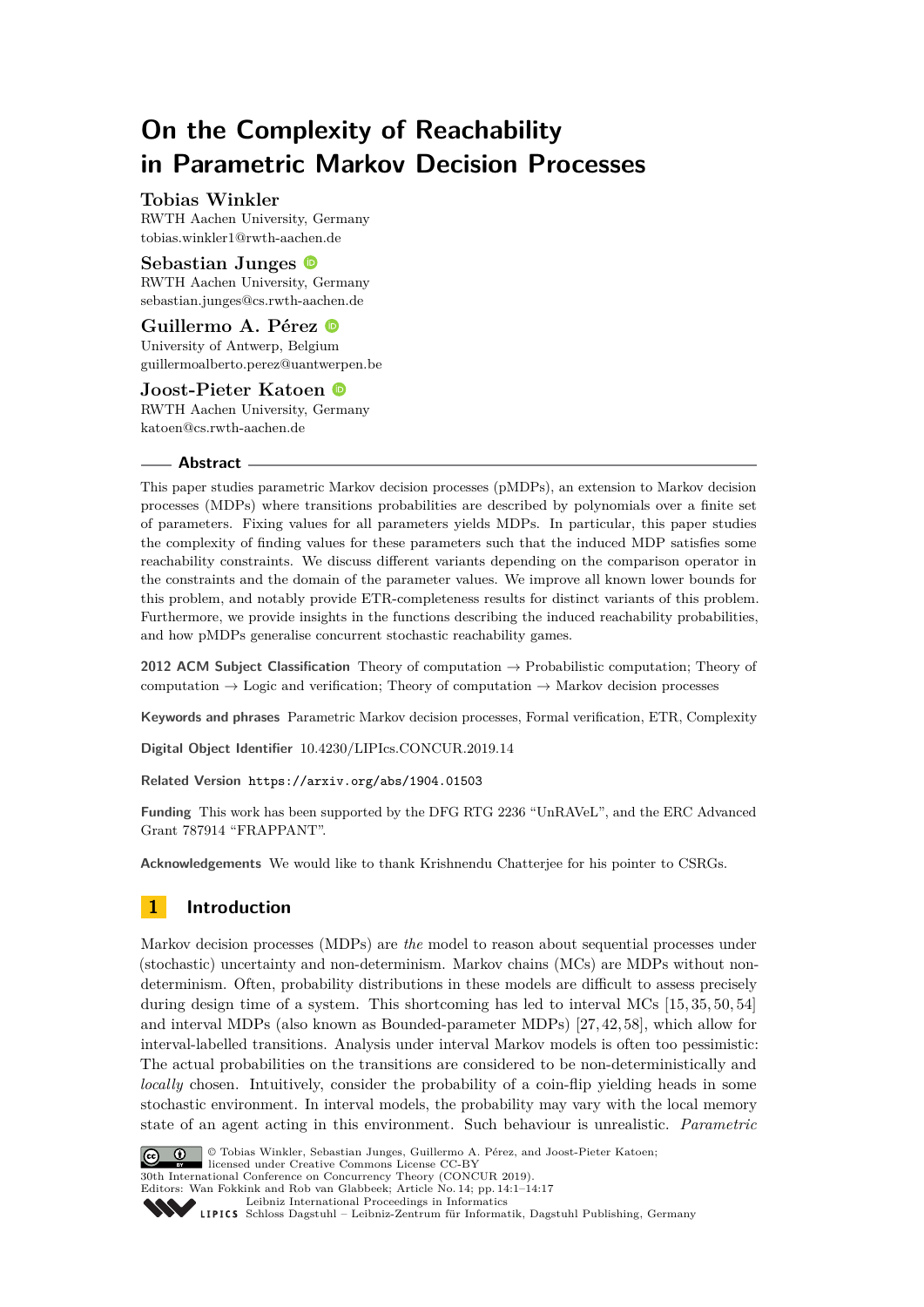#### **14:2 On the Complexity of Reachability in Parametric Markov Decision Processes**

MCs/MDPs [\[19,](#page-14-1) [23,](#page-14-2) [28,](#page-15-3) [39\]](#page-15-4) (pMCs, pMDPs) overcome this limitation by adding dependencies (or couplings) between various transitions – they add global restrictions to the selection of the probability distributions. Intuitively, the probability of flipping heads can be arbitrary, but should be independent of an agent's local memory. Such couplings are similar to restrictions on schedulers in decentralised/partially observable MDPs, considered in e.g., [\[5,](#page-14-3) [26,](#page-15-5) [51\]](#page-16-4).

Technically, pMDPs label their transitions with polynomials over a finite set of parameters. Fixing all parameter values yields MDPs. The synthesis problem considered in this paper asks to find parameter values such that the induced MDPs satisfy reachability constraints. Such reachability constraints state that the probability – under some/all possible ways to resolve non-determinism in the MDP – to reach a target state is (strictly) above or below a threshold. A sample synthesis problem is thus: "Are there parameter values such that for all possible ways to resolve the non-determinism, the probability to reach a target state exceeds  $\frac{1}{2}$ ?" Variants of the synthesis problem are obtained by varying the reachability constraints, and the domain of the parameter values. Parameter synthesis is supported by the model checkers PRISM [\[38\]](#page-15-6) and Storm [\[22\]](#page-14-4), and dedicated tools PARAM [\[29\]](#page-15-7) and PROPhESY [\[21\]](#page-14-5). The complexity of the decision problems corresponding to parameter synthesis is mostly open.

This paper significantly extends complexity results for parameter synthesis in pMCs and pMDPs. Table [1](#page-4-0) on page [5](#page-4-0) gives an overview of new results: Most prominently, it establishes ETR-completeness of reachability problems for pMCs with non-strict comparison operators, and establishes NP-hardness for pMCs with strict comparison operators. For pMDPs with demonic non-determinism, it establishes ETR-completeness for any comparison operator. For angelic non-determinism, mostly the synthesis problems are equivalent to their pMC counterparts. When considering pMDPs with a fixed number of variables, we establish uniform NP upper bounds for parameter synthesis under angelic or demonic non-determinism. These results are partially based on properties of pMDPs scattered in earlier work, and use a strong connection between polynomial inequalities and parameter synthesis.

Finally, pMDPs are interesting generalisations of other models: [\[37\]](#page-15-8) shows that parameter synthesis in pMCs is equivalent to the synthesis of finite-state controllers (with a-priori fixed bounds) of partially observable MDPs (POMDPs) [\[46\]](#page-16-5) under reachability constraints. Thus, as a side product we improve complexity bounds [\[10,](#page-14-6) [56\]](#page-16-6) for (a-priori fixed) memory bounded strategies in POMDPs. In this paper, we show how pMDPs generalise concurrent stochastic reachability games [\[12,](#page-14-7) [20,](#page-14-8) [52\]](#page-16-7). We finish the paper by drawing some connections with robust schedulers, i.e. the question of how to optimally resolve non-determinism taking into account the uncertainty in the stochastic dynamics. Proofs are given in the related technical report.

**Related work.** Various results in this paper extend work by Chonev [\[16\]](#page-14-9), who studied a model of augmented interval Markov chains. These coincide with parametric Markov chains. The work also builds upon results by Hutschenreiter *et al.* [\[33\]](#page-15-9), in particular upon the result that pMCs with an a-priori fixed number of parameters can be checked in P. Furthermore, they study the complexity of PCTL model checking of pMCs. The complexity of finite-state controller synthesis in POMDPs has been studied in [\[10,](#page-14-6) [56\]](#page-16-6). Some of the proofs for ETR-completeness presented here reuse ideas from [\[48\]](#page-16-8).

Methods (and implementations) to analyse pMCs by computing their characteristic *solution function* are considered in [\[19,](#page-14-1) [21,](#page-14-5) [23](#page-14-2)[–25,](#page-14-10) [29,](#page-15-7) [33,](#page-15-9) [34\]](#page-15-10). Sampling-based approaches to find feasible instantiations in pMDPs are considered by [\[14,](#page-14-11) [28\]](#page-15-3), while [\[3,](#page-13-0) [18\]](#page-14-12) utilise optimisation methods. Finally, [\[44\]](#page-15-11) presents a method to prove the absence of solutions in pMDPs by iteratively considering simple stochastic games [\[17\]](#page-14-13). Some other works on Markov models with structurally equivalent yet parameterised dynamics include [\[8,](#page-14-14) [9,](#page-14-15) [13,](#page-14-16) [53\]](#page-16-9). Parameter synthesis with statistical guarantees has been explored in, e.g., [\[6\]](#page-14-17). Further work on parameter synthesis in Markov models has been surveyed in [\[36\]](#page-15-12).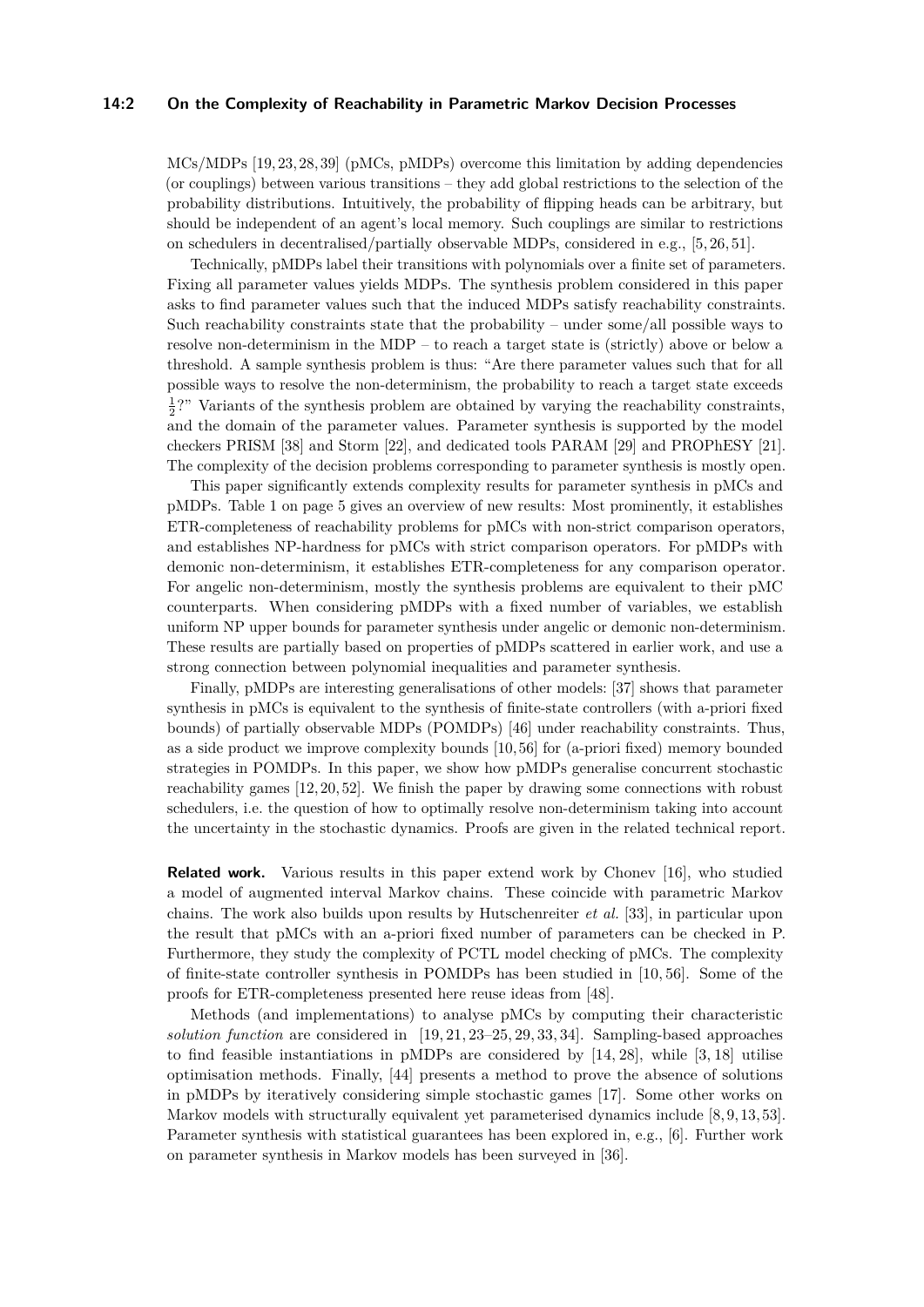## **2 Preliminaries**

Let X be a finite set of variables. Let  $\mathbb{Q}[X]$  and  $\mathbb{Q}(X)$  denote the set of all rational-coefficient polynomial and rational functions on *X*, respectively. A rational function  $f/g$  can be represented as a pair  $(f, g)$  of polynomials. In turn, a polynomial can be represented as a sum of terms, where each term is given by a *coefficient* and a *monomial*. The (total) degree of a polynomial is the maximum over the sum of the exponents in the monomials. A polynomial is quadratic (respectively, quadric), if its total degree is two (four) or less. For a rational function  $f(x_1, \ldots, x_k) \in \mathbb{Q}(X)$  and an instantiation *val* :  $X \to \mathbb{R}$  we write  $f[val]$  for the value  $f(val(x_1), \ldots, val(x_k))$ . We use  $\bowtie$  to denote either of  $\{\leq, <, \geq, >\}$  and  $\triangleright$  for either  $\{\geq, >\}$  $($ and  $\leq$  analogously). With  $\overline{\bowtie}$ , we denote the complement, e.g.  $\leq$  = >.

Consider a finite set *S*. Let Distr(*S*) denote the set of all distributions over *S*, and supp $(\delta) \subseteq S$  the support  $\{s \in S \mid \delta(s) > 0\}$  of distribution  $\delta \in \text{Distr}(S)$ .

## **2.1 Parametric Markov models**

 $\blacktriangleright$  **Definition 1** (pMDP). *A* parametric Markov Decision Process *M is a tuple*  $(S, X, Act, s_i, P)$ *with S a (finite) set of* states*, X a finite set of* parameters*,* Act *a finite set of* actions*,*  $s_i \in S$  *the initial state, and*  $P: S \times Act \times S \rightarrow \mathbb{Q}[X] \cup \mathbb{R}$  *the probabilistic transition function.* 

Parameter-free pMDPs coincide with standard MDPs, as in [\[43\]](#page-15-13). We define  $Act(s) = \{a \in$  $Act \mid \exists s' \in S. P(s, a, s') \neq 0$ . If  $|Act(s)| = 1$  for all  $s \in S$ , then M is a *parametric Markov chain* (pMC). We denote its transitions with  $P(s, s')$  and omit the actions.

A pMDP is *simple* if and only if non-constant probabilities labelling transitions  $(s, a, s')$ are of the form  $x$  or  $1 - x$ , and the sum of outgoing transitions from a state-action pair always is (equivalent to) 1. Formally, simple pMDPs satisfy the following two properties:  $P(s, a, s') \in \{x, 1 - x \mid x \in X\} \cup \mathbb{R}$  for all  $s, s' \in S$  and  $a \in Act$ ; and  $\sum_{s' \in S} P(s, a, s') = 1$  for all  $s \in S$  and  $a \in Act(s)$ .

 $\triangleright$  **Definition 2** (Instantiation). Let  $\mathcal{M} = (S, X, Act, s_i, P)$  be a pMDP. An instantiation *val*:  $X \to \mathbb{R}$  *is* well-defined *if the induced functions*  $P(s, a, \cdot)$  *are distributions over S, i.e.* 

$$
\forall s, s' \in S, \forall a \in Act. \ 0 \le P(s, a, s')[val] \in \mathbb{R} \land \sum_{\hat{s} \in S} P(s, a, \hat{s})[val] = 1.
$$

Let  $\mathcal{M}[val]$  denote the parameter-free MDP in which  $P(s, a, s')$  has been replaced by  $P(s, a, s')[val]$ . We denote with  $P_{=0}^{val} := \{(s, a, s') \in S \times Act \times S \mid P(s, a, s') \neq 0 \land s' \}$  $P(s, a, s')[val] = 0$ } the transitions of M that become 0 in M[*val*]. A well-defined instantiation *val* is *graph-preserving* if the topology of the pMDP is preserved, i.e. if  $P_{=0}^{val} = \emptyset$ .

The (well-defined) parameter space  $\mathcal{P}_{\mathcal{M}}^{\text{wd}}$  for  $\mathcal{M}$  is  $\{val: X \to \mathbb{R} \mid val$  is well defined} and the graph-preserving parameter space  $\mathcal{P}_{\mathcal{M}}^{\text{gp}} \coloneqq \{ val \colon X \to \mathbb{R} \mid val \text{ is graph-preserving} \}.$ In simple pMDPs, the well-defined (respectively, graph-preserving) parameter space is the set of instantiations *val*:  $X \to [0,1]$  (respectively, *val*:  $X \to (0,1)$ ). We omit the subscript from  $\mathcal{P}^{\text{gp}}_{\mathcal{M}}$  and  $\mathcal{P}^{\text{wd}}_{\mathcal{M}}$  when the pMDP  $\mathcal M$  is understood from the context.

A *graph-consistent region* R for M is a subset of  $\mathcal{P}^{\text{wd}}$  such that all instantiations in R induce the same graph, i.e.,  $P_{=0}^{val} = P_{=0}^{val'}$  for all  $val, val' \in R$ .

<span id="page-2-0"></span>**For A** Remark 3. For any simple pMDP,  $\mathcal{P}^{\text{wd}}$  can be partitioned into  $3^{|X|}$  many graph-consistent regions *R*. For any graph-consistent region, we can (in linear time) construct a simple pMDP  $\mathcal{M}'$  such that the graph-consistent region *R* corresponds to  $\mathcal{P}_{\mathcal{M}'}^{\text{gp}}$ . Essentially, the construction merely removes the transitions  $P_{=0}^{val}$  for  $val \in R$ , and adjusts the probabilities of some other transitions to 1 to ensure simplicity. A complete construction is given in [\[36\]](#page-15-12).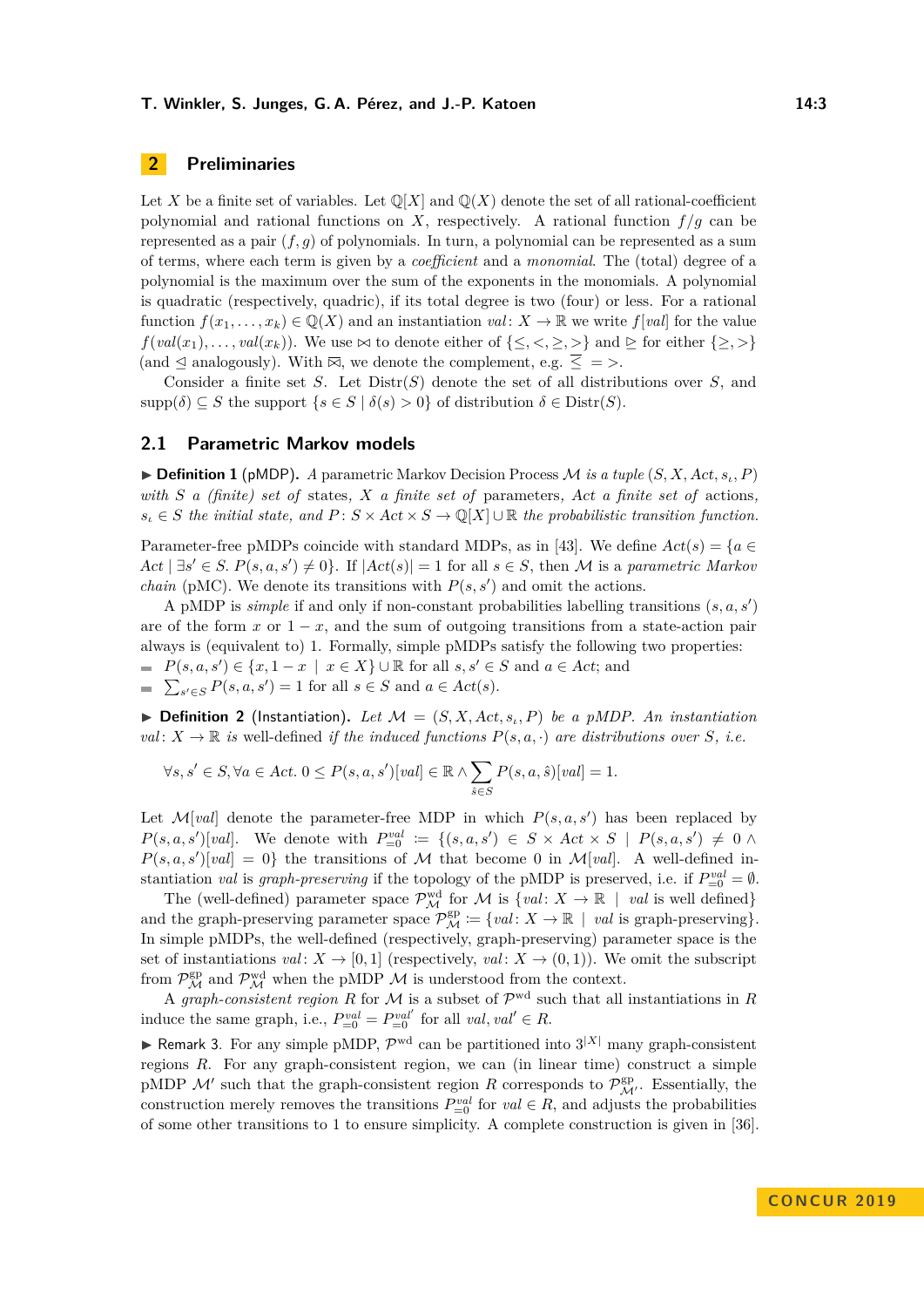## **14:4 On the Complexity of Reachability in Parametric Markov Decision Processes**

**Reachability, schedulers and induced Markov chains.** Consider a parameter-free MC M and a state  $s_0$ . A *run* of M from  $s_0$  is an infinite sequence of states  $s_0s_1...$  such that  $P(s_i, s_{i+1}) > 0$  for all  $i \geq 0$ . We denote by Runs<sup>s<sub>0</sub></sup> the set of all runs of M that start with the state  $s_0$ . The *probability* of a measurable *event*  $E \subseteq \text{Runs}^{s_0}$  is defined using a standard cylinder construction [\[2,](#page-13-1) [43\]](#page-15-13). Let  $Pr_{\mathcal{M}}(\Diamond T)$  denote the probability to *eventually reach T* from the initial state of M; and  $Pr_M(s \to \Diamond T)$  denote the probability to eventually reach T starting from state  $s$ . We omit the subscript  $M$  if it is clear from the context.

To define reachability in pMDPs, we need to eliminate the non-determinism. We do so by means of a *scheduler* (a.k.a. a *policy* or *strategy*).

 $\triangleright$  **Definition 4** (Scheduler). *A randomised (memoryless) scheduler is a function*  $\sigma$ : *S*  $\rightarrow$  $\text{Distr}(Act) \text{ s.t. } \text{supp}(\sigma(s)) \subseteq \text{Act}(s)$ . A scheduler is deterministic if  $|\text{supp}(\sigma(s))| = 1$  (i.e.  $\sigma(s)$  *is Dirac) for every*  $s \in S$ *. We refer to deterministic schedulers as* schedulers.

We denote the set of randomised schedulers with  $R\Sigma$ , and (deterministic) schedulers with  $\Sigma$ .

For pMDP  $\mathcal{M} = (S, X, Act, s_i, P)$  and  $\sigma \in R\Sigma_{\mathcal{M}}$ , the *induced pMC*  $\mathcal{M}^{\sigma}$  is defined as  $(S, X, s_i, P')$  with  $P'(s, s') = \sum_{a \in Act} \sigma(s)(a) \cdot P(s, a, s')$ . For simple pMDPs, the induced pMC of a deterministic scheduler is simple. Under randomised schedulers, the induced pMC can be transformed into a simple pMC (e.g. [\[37\]](#page-15-8)). We abbreviate  $Pr_{\mathcal{M}^{\sigma}}$  by  $Pr_{\mathcal{M}}^{\sigma}$ .

<span id="page-3-1"></span> $\triangleright$  Remark 5. Deterministic schedulers dominate randomised schedulers for reachability properties [\[43\]](#page-15-13), i.e. for each MDP there exists a deterministic scheduler  $\sigma$  s.t.  $\Pr_{\mathcal{M}}^{\sigma}(\Diamond T)$  =  $\sup_{\sigma' \in R\Sigma} \Pr^{\sigma'}_{\mathcal{M}}(\Diamond T)$ . Therefore, in the remainder, we focus on deterministic schedulers.

▶ **Definition 6** (Solution function). *For a pMC M and a state s, let the* solution function  $\text{sol}_{s}^{\mathcal{M},T} : \mathcal{P}_{\mathcal{M}}^{\text{wd}} \to [0,1]$  *be defined as*  $\text{sol}_{s}^{\mathcal{M},T}[val] := \text{Pr}_{\mathcal{M}[val]}(s \to \Diamond T)$ *. For a pMDP M, let*  $\min\{\text{sol}_s^{\mathcal{M},T}[val] := \min_{\sigma \in \Sigma} \text{sol}_s^{\mathcal{M}^{\sigma},T}[val] = \min_{\sigma \in \Sigma} \Pr_{\mathcal{M}[val]}^{\sigma}(s \to \Diamond T)$ . We define  $\max\{\text{sol}_s^{\mathcal{M},T}\}$ *analogously as the maximum.*

Let sol<sup> $M,T$ </sup> denote sol $_{s_i}^{M,T}$  with the convention that T is omitted whenever it is clear from the context. On  $\mathcal{P}^{gp}$ , sol<sup>M</sup> is described by a rational function over the parameters [\[19,](#page-14-1)39], and is computable in  $\mathcal{O}(poly(|S| \cdot d)^{|X|})$ , where *d* is the maximal degree of polynomials in M's transitions [\[33\]](#page-15-9). The number of resulting monomials is polynomial in |*S*| and *d* but exponential in |*X*|. Furthermore, the degree of *f* and *q* in the resulting function  $f/q$  is upper-bounded by  $\ell(d)$  – where  $\ell$  is a linear function.<sup>[1](#page-3-0)</sup> For acyclic pMCs, sol<sup>M</sup> is described by a polynomial.

## **2.2 Existential theory of the reals**

Many results in this paper are based on results from the existential theory of the reals [\[4\]](#page-13-2). We give a brief recap. We consider the first-order theory of the reals: the set of all valid sentences in the first-order language  $(\mathbb{R}, +, \cdot, 0, 1, <)$ . The existential theory of the reals restricts the language to (purely) existentially quantified sentences. The complexity of deciding membership, i.e. whether a sentence is (true) in the theory of the reals, is in PSPACE [\[7\]](#page-14-18) and NP-hard. A careful analysis of its complexity is given in [\[45\]](#page-15-14). In particular, deciding membership for sentences with an a-priori fixed upper bound on the number of variables is in polynomial time. ETR denotes the complexity class [\[48\]](#page-16-8) of problems with a polynomial-time many-one reduction to deciding membership in the existential theory of the reals.

<span id="page-3-0"></span><sup>1</sup> Importantly, this means that if the coefficients and exponents were written in binary for the given pMC then linearly more bits suffice to do the same for the computed rational function.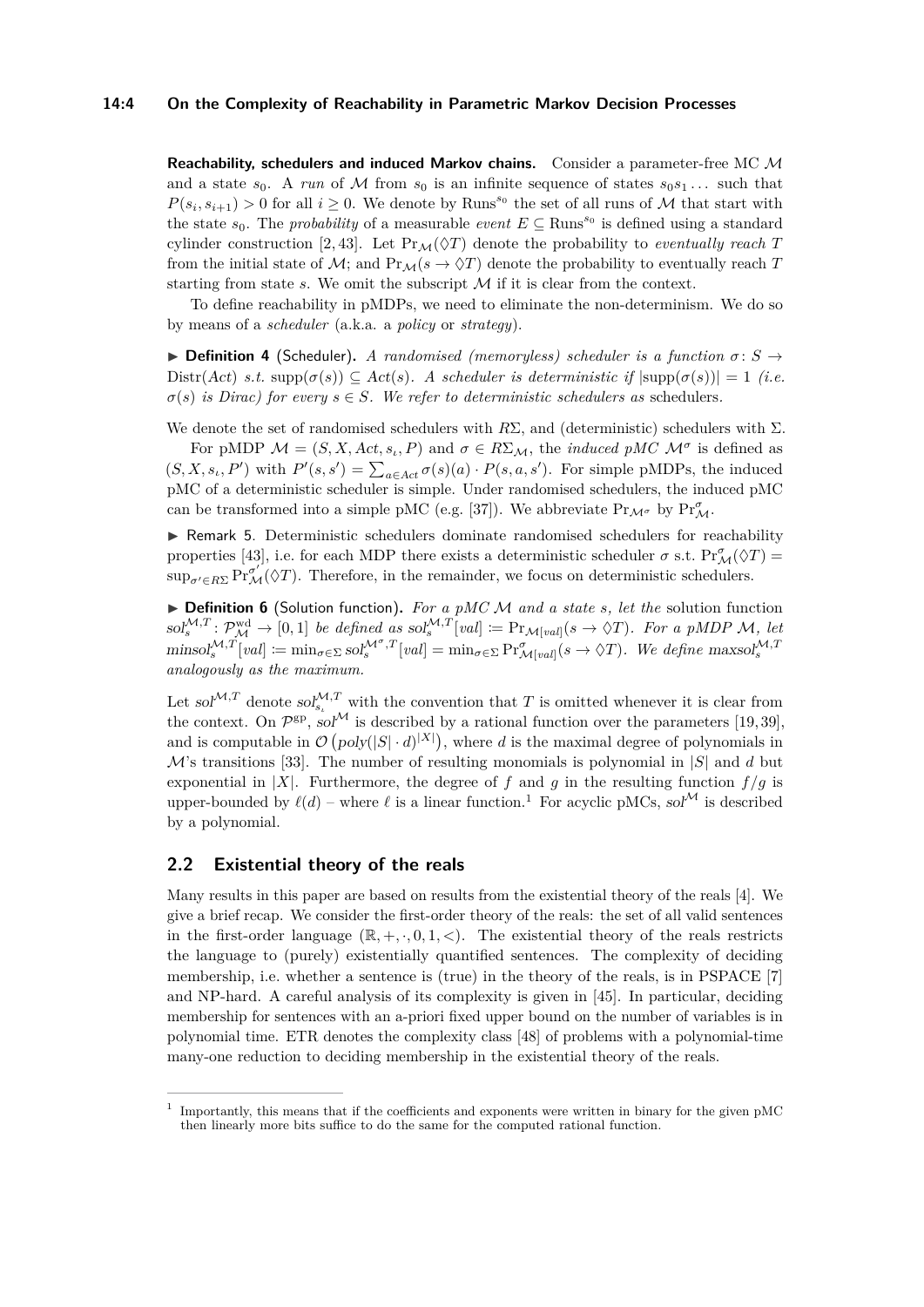|      |                                                                | Fixed $#$         | Arbitrary $\#$ parameters                                                                          |                                                      |
|------|----------------------------------------------------------------|-------------------|----------------------------------------------------------------------------------------------------|------------------------------------------------------|
|      |                                                                | parameters        | well-defined                                                                                       | graph-preserving                                     |
| pMC  | $\exists$ Reach <sup><math>\geq</math>/<math>\leq</math></sup> | in $P$ [33]       | $-$ ETR-complete [Thm. 27] $-$                                                                     |                                                      |
|      | $\exists$ Reach <sup>&gt;</sup>                                | , ,               | NP-hard [Thm. 33]                                                                                  | $\exists$ Reach $_{\text{wd}}^>$ -complete [Lem. 32] |
|      | $\exists$ Reach <sup>&lt;</sup>                                | , ,               | NP-hard [Thm. 33]                                                                                  | $\exists$ Reach <sub>wd</sub> -complete [Lem. 9]     |
| pMDP | $\exists \exists \text{Reach}^{\geq}/\leq$                     | in $NP$ [Thm. 13] | $- ETR$ -complete $-$ (trivial)                                                                    |                                                      |
|      | $\exists \exists$ Reach <sup>&gt;</sup>                        | "                 | — $\exists$ Reach <sub>wd</sub> -complete [Lem. 34, Cor. 36] —                                     |                                                      |
|      | $\exists \exists$ Reach <sup>&lt;</sup>                        | , ,               | $\exists$ Reach $_{\text{wd}}^<$ -complete [Lem. 34] $\Box$ Reach $_{\text{wd}}^>$ -hard (trivial) |                                                      |
|      | $\exists\forall\text{Reach}^{\Join}$                           | in $NP$ [Thm. 14] | $-$ ETR-complete [Thm. 37] $-$                                                                     |                                                      |

<span id="page-4-0"></span>**Table 1** The complexity landscape for reachability in simple pMDPs. All problems are in ETR.

## **3 Problem landscape**

In this section, we introduce the family of decision problems of our main interest. Let a *simple* pMDP M with all constants rational, and a set *T* of target states be the given input. We analyse the decision problems according to whether the set  $X$  of parameters from  $\mathcal M$  has bounded size – with a-priori fixed bound – or arbitrary size.

It remains for us to fix an encoding for rational functions. Henceforth, we assume the coefficients, exponents and constants are all given as binary-encoded integer pairs.

**Decision problems.** The first problem is the existence of so-called *robust parameter values* or lack thereof. More precisely, the question is whether some instantiation of  $\mathcal M$  is such that its maximal or minimal probability of eventually reaching  $T$  compares with  $\frac{1}{2}$  in some desired way. In symbols, for  $\mathcal{Q}_1, \mathcal{Q}_2 \in \{\exists, \forall\}$  and  $\bowtie \in \{\leq, <, >, \geq\}$ , let

$$
Q_1 Q_2 \operatorname{Reach}_{\mathrm{wd}}^{\bowtie} \stackrel{\text{def}}{\iff} Q_1 \text{ val} \in \mathcal{P}^{\mathrm{wd}}, Q_2 \text{ } \sigma \in \Sigma. \ \Pr_{\mathcal{M}[val]}^{\sigma}(\Diamond T) \bowtie \frac{1}{2}
$$

be the problem of interest. We write  $Q_1Q_2\text{Reach}_{gp}^{\bowtie}$  whenever  $Q_1$  quantifies over graphpreserving instantiations. We write  $Q_1 Q_2 \text{Reach}_*^{\bowtie}$  to denote both the wd and gp variants. Furthermore, if M is a pMC we omit the second quantifier, e.g. ∃Reach*<sup>&</sup>lt;* ∗ . Table [1](#page-4-0) surveys the results.

▶ **Proposition 7.** For every  $Q_1, Q_2 \in \{\exists, \forall\}$  and  $\bowtie \in \{\leq, <, >, \geq\}$ ,  $Q_1Q_2\text{Reach}_*^{\bowtie}$  are *decidable in ETR.*

**Proof.** Both ∃∀Reach<sup> $\Join$ </sup> and ∃∃Reach<sup> $\Join$ </sup> are in ETR (for an encoding, see Appendix B in the technical report). It follows that  $\exists \text{Reach}_*^{\bowtie}$  are also in ETR.  $\blacktriangleleft$ 

**Problems with fixed threshold.** In the above-defined problems, we have fixed a threshold of  $\frac{1}{2}$ . This is no loss of generality as any *given* rational threshold can be reduced to  $\frac{1}{2}$ .

<span id="page-4-1"></span>► Remark 8. An arbitrary threshold  $0 < \lambda < 1$ ,  $\lambda \in \mathbb{Q}$ , is reducible to  $\frac{1}{2}$  by the constructions depicted in Fig. [1:](#page-5-3) If  $\lambda \leq \frac{1}{2}$  then we prepend a transition with probability  $p = 2\lambda$  to the initial state and with probability  $1 - p$  to a sink state. Otherwise, if  $\lambda > \frac{1}{2}$ , we prepend a transition with probability  $q = 2(1 - \lambda)$  to the initial state and  $1 - q$  to the target state. Conversely, the  $\frac{1}{2}$  threshold may analogously be reduced to an arbitrary threshold  $0 < \lambda < 1$ .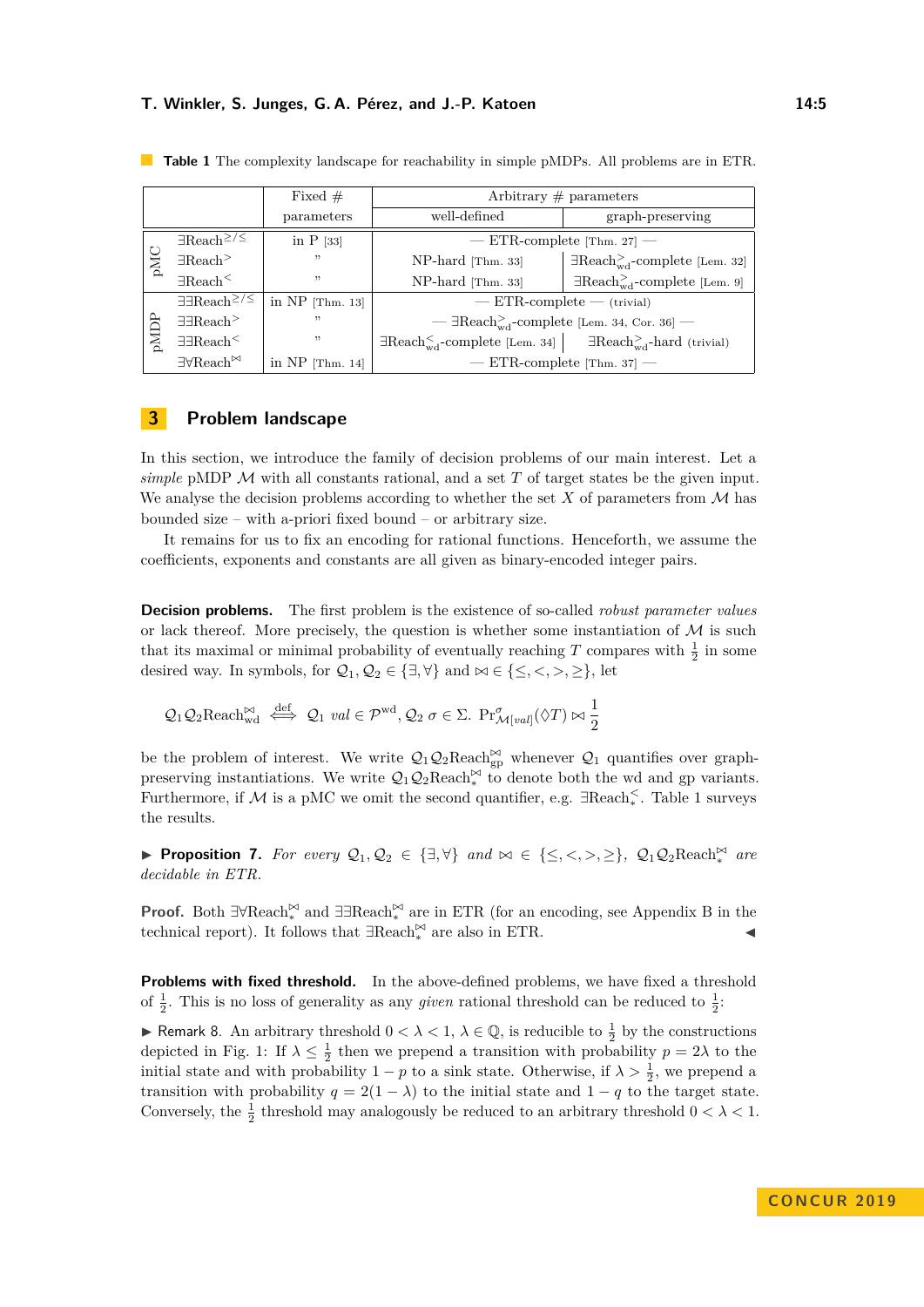#### **14:6 On the Complexity of Reachability in Parametric Markov Decision Processes**

<span id="page-5-3"></span>

**Figure 1** Reductions to reachability threshold  $\lambda = \frac{1}{2}$ , cf. Remark [8.](#page-4-1)

#### **Considerations for the comparison relations.**

- <span id="page-5-0"></span>**► Lemma 9.** For every  $\mathcal{Q}_1, \mathcal{Q}_2 \in \{\exists, \forall\}$ , there are polynomial-time Karp reductions
- *among the problems*  $Q_1Q_2\text{Reach}^>_{gp}$  *and*  $Q_1Q_2\text{Reach}^<_{gp}$  *and*
- among the problems  $Q_1 Q_2 \text{Reach}_{gp}^{\geq}$  and  $Q_1 Q_2 \text{Reach}_{gp}^{\leq}$ .

The above claim only holds when restricted to graph-preserving parameter spaces.

**Semi-continuity.** The following theorem formalises an observation in [\[37,](#page-15-8) Thm. 5].

**Theorem 10.** For each simple pMC M, the function sol<sup>M</sup> is lower semi-continuous, and *continuous on*  $\mathcal{P}_{\mathcal{M}}^{\text{gp}}$ *. For acyclic simple pMCs*  $\mathcal{M}$ *, sol*<sup> $\mathcal{M}$ </sup> *is continuous on*  $\mathcal{P}_{\mathcal{M}}^{\text{wd}}$ *.* 

Continuity on  $\mathcal{P}_{\mathcal{M}}^{\text{gp}}$  follows as  $sol^{\mathcal{M}}$  is a rational function bounded by [0, 1] on all well-defined points [\[44\]](#page-15-11). Graph non-preserving instantiations might yield additional sink states in the induced MC, therefore, the probability may drop when changing a parameter instantiation, e.g.  $p = 0$  with an single outgoing transition with probability p and a self-loop with probability  $1-p$ . The semi-continuity is the main reason that we do not have symmetric entries for upper and lower bounds in Table [1.](#page-4-0)

The following result follows immediately from properties of (semi-)continuous functions.

 $\triangleright$  **Corollary 11.** For all pMDPs, the functions minsol<sup>M</sup> and maxsol<sup>M</sup> are lower semi*continuous and have a minimum. For acyclic pMDPs, these functions are continuous.*

**Corollary 12.** For acyclic pMCs, sol<sup>M</sup> is described by a polynomial even on  $\mathcal{P}_{\mathcal{M}}^{\text{wd}}$ .

## **4 Fixing the number of parameters**

In this section, we assume that the number of parameters is fixed. We focus ourselves on graph-preserving instantiations, as the analysis of pMDP  $\mathcal{M}$  and  $\mathcal{P}_{\mathcal{M}}^{\text{wd}}$  corresponds to analysing constantly many pMDPs  $\mathcal{M}'$  on  $\mathcal{P}_{\mathcal{M}'}^{\text{gp}}$ , cf. Rem. [3.](#page-2-0)

**Upper bounds.** Below, we establish NP membership for all variants.

<span id="page-5-1"></span>► Lemma 13. *In the fixed parameter case*,  $\exists \text{Reach}^{\Join}_*$  *is in NP*.

**Proof.** Guess a memoryless scheduler. Construct the induced pMC, and verify it in P.

<span id="page-5-2"></span>► **Theorem 14.** *In the fixed parameter case,*  $\exists \forall \text{Reach}_*^{\Join}$  *is in NP.* 

In the non-parametric case, a scheduler  $\sigma$  of an MDP is called *minimal* if it minimises  $Pr^{\sigma}(\Diamond T)$ , i.e. if  $\sigma \in \operatorname{argmin}_{\sigma' \in \Sigma} \Pr^{\sigma'}(\Diamond T)$ . Consider the probabilities  $x_s = \Pr^{\sigma}(s \to \Diamond T)$  for  $s \in S$ . It is well-known (see, e.g., [\[43\]](#page-15-13)) that  $\sigma$  is minimal if and only if  $x_s \leq \sum_{s' \in S} P(s, a, s') \cdot x_{s'}$ holds for all  $s \in S$  and  $a \in Act(s)$ . (There is a similar condition for *maximal* schedulers.)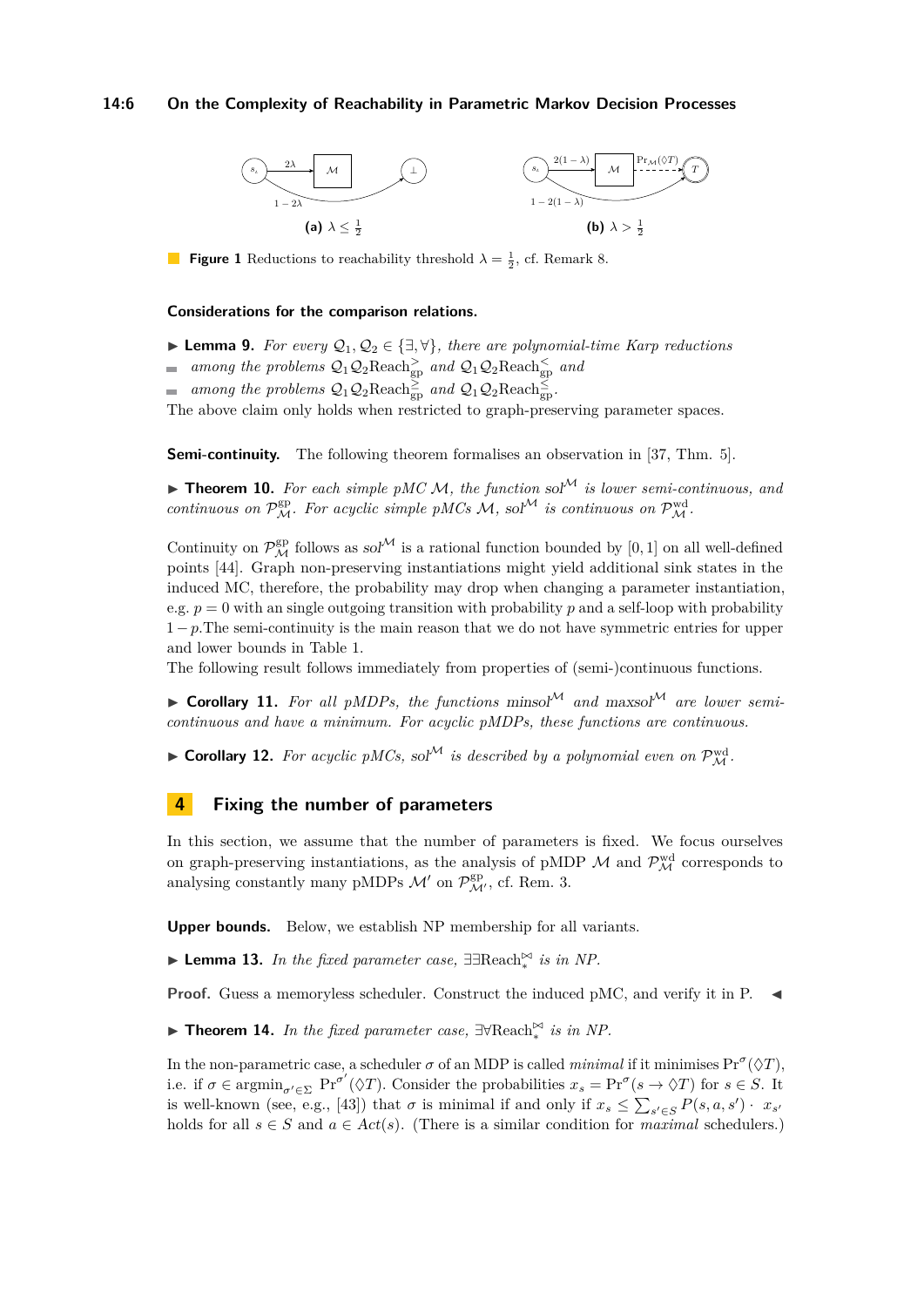The minimality criterion can be lifted to the parametric case: Suppose  $R \subseteq \mathcal{P}^{\text{wd}}$  is a graphconsistent region and let  $f_s = sol_s^{\mathcal{M}^{\sigma}}$ . Then  $\sigma$  is *somewhere* minimal on *R* if and only if there exists some  $val \in R$  such that

<span id="page-6-0"></span>
$$
f_s[val] \le \sum_{s' \in S} P(s, a, s') \cdot f_{s'}[val]
$$
\n<sup>(1)</sup>

for all  $s \in S$  and  $a \in Act$ . (For *everywhere* minimal strategies, a universal quantification over *val* yields the correct criterion).

<span id="page-6-1"></span>I **Lemma 15.** *In the fixed parameter case, checking whether a given strategy is somewhere (resp. everywhere) minimal (resp. maximal) on* P wd *is in P.*

**Proof sketch.** Condition [\(1\)](#page-6-0) can be reformulated as the ETR formula with  $|X|$  many variables

$$
\Psi = \exists val \colon \Phi_R(val) \longrightarrow \Phi_\sigma(val) \tag{2}
$$

where  $\Phi_R(val)$  is a formula which is true if and only if  $val \in R$  and

<span id="page-6-2"></span>
$$
\Phi_{\sigma}(val) = \bigwedge_{s \in S} \bigwedge_{a \in Act} \left( g_s[val] \cdot \prod_{s' \neq s} h_{s'}[val] \right) \leq \sum_{s' \in S} P(s, a, s') \cdot g_{s'}[val] \cdot \prod_{s'' \neq s'} h_{s''}[val] \right) (3)
$$

where  $g_s/h_s = f_s$  for  $g_s, h_s \in \mathbb{Q}[val]$ . (W.l.o.g. it holds that  $h_s[val] > 0$  for all  $val \in R$ .)

**Proof sketch of Thm. [14.](#page-5-2)** Consider  $\bowtie$  =  $\geq$ : Guess a somewhere minimal scheduler. Check its minimality similar to Lem. [15,](#page-6-1) but extended to simultaneously ensure that the induced pMC satisfies the threshold. The other relations in  $\bowtie$  are analogous.

**Sets of optimal schedulers.** For the problems  $\forall \forall \text{Reach}_*^{\Join}$  and  $\forall \exists \text{Reach}_*^{\Join}$  (with fixed parameters) we already have coNP-membership (as we considered their complements before). It is tempting to assume that their NP-membership can be established analogous to above, relying on *everywhere* optimal schedulers which, according to Lem. [15,](#page-6-1) can also be verified in polynomial time. However, such schedulers do not necessarily exist. What we need instead is a *set* of somewhere optimal schedulers covering the entire parameter space – a so called *optimal-scheduler set (OSS)*.

**► Definition 16** (Optimal scheduler set). *A set*  $\Omega \subseteq \Sigma$  *is called an* optimal scheduler set *(OSS)* on  $R ⊆ \mathcal{P}^{\text{wd}}$  *if* 

$$
\forall val \in R, \exists \sigma \in \Omega. \ \Pr_{\mathcal{M}[val]}^{\sigma}(\Diamond T) = \max_{\sigma' \in \Sigma} \Pr_{\mathcal{M}[val]}^{\sigma'}(\Diamond T),
$$

*i.e.* Ω *contains a maximal scheduler for every point in the region R. The notion can be analogously defined for minimal schedulers.*

An OSS of minimal cardinality is called a *minimal optimal scheduler set* (MOSS). For many applications it is appropriate to describe a region *R* via a quantifier-free ETR-formula Φ*<sup>R</sup>* with  $|X|$  free variables such that  $Sat(\Phi_R)=R$ . In that case, we have the following:

**► Theorem 17.** In the fixed parameter case, checking whether a given  $\Omega \subseteq \Sigma$  constitutes an *OSS* on  $R = Sat(\Phi_R)$  *can be done in time polynomial in the size of*  $M$ ,  $\Omega$  *and*  $\Phi_R$ *.* 

**Proof.** For every  $\sigma \in \Omega$ , we construct the formulas  $\Phi_{\sigma}$  as in [\(3\)](#page-6-2) in polynomial time. Then, we check whether the fixed-parameter ETR-formula

$$
\exists val \colon \Phi_R(val) \longrightarrow \bigwedge_{\sigma \in \Omega} \neg \Phi_{\sigma}(val)
$$

is unsatisfiable (also in polynomial time). If yes, return true and otherwise false.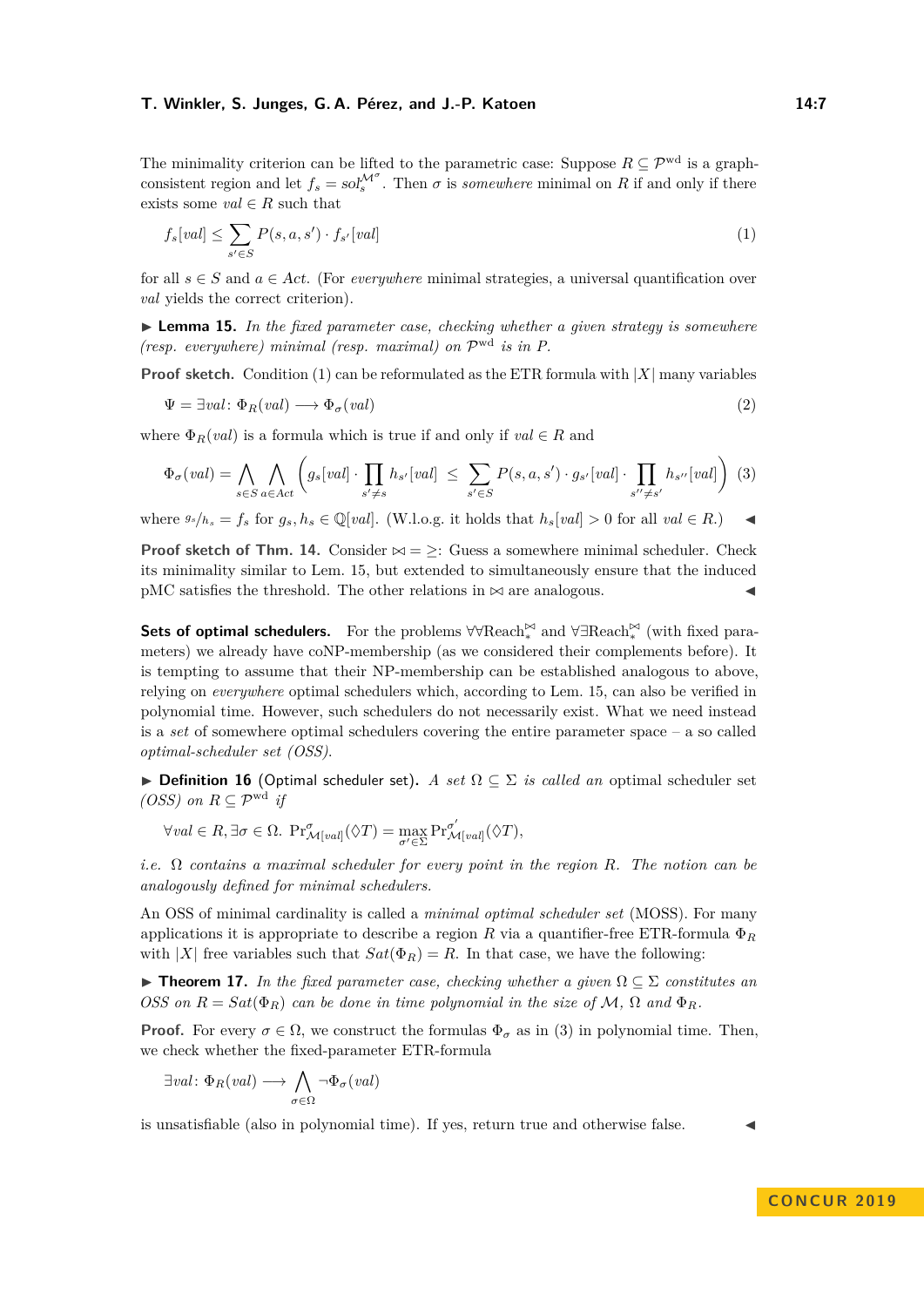## **14:8 On the Complexity of Reachability in Parametric Markov Decision Processes**

Checking whether a set is a MOSS then additionally requires consideration of all the subsets with one element removed (again in polynomial time).

► Lemma 18. If the size of a MOSS on  $\mathcal{P}^{\text{wd}}$  is polynomially bounded for fixed-parameter *pMDPs, then*  $\exists \exists \text{Reach}_*^{\bowtie} \text{ and } \exists \forall \text{Reach}_*^{\bowtie} \text{ are in } coNP.$ 

The proof considers the complement of  $\exists \forall \text{Reach}_*^{\bowtie}$ , that is  $\forall \exists \text{Reach}_*^{\bowtie}$ . Under the assumption in the lemma, it now suffices to guess a MOSS and verify  $\exists \text{Reach}_*^{\bar{\bowtie}}$  on the induced pMCs in polynomial time, showing that the complement is in NP.

In the arbitrary parameter case, we obtain an exponential lower bound on the MOSS size:

► **Lemma 19.** *There exists a family*  $(M_n)_{n \in \mathbb{N}}$  *of simple pMDPs with*  $n+2$  *states s.t.*  $|\Omega| \geq 2^n$ *for any OSS*  $\Omega$  *on*  $\mathcal{P}^{\text{wd}}$ *, i.e., the size of a MOSS can grow exponentially in the pMDP's size.* 

This lemma, and what follows below, consider the unbounded parameter case, i.e., from now on, parameters are part of the input.

## **5 The expressiveness of simple pMCs**

We investigate the relation between polynomial inequalities and the ∃Reach problems. The first lemma in this section is a key ingredient for our complexity analysis later on.

<span id="page-7-0"></span>**► Lemma 20** (Chonev's trick [\[16,](#page-14-9) Remark 7]). Let  $f \in \mathbb{Q}[X]$  be a polynomial,  $\mu \in \mathbb{Q}$  and  $0 < \lambda < 1$ . There exists a simple acyclic pMC M with a target state T such that for all *val*:  $X \rightarrow [0,1]$  *and all comparison relations*  $\bowtie \in \{ \leq, \leq, \geq, \geq, = \}$  *it holds that* 

 $f[val] \bowtie \mu \Longleftrightarrow Pr_{\mathcal{M}[val]}(\Diamond T) \bowtie \lambda.$ 

*Moreover, if d is the total degree of f*, *t the number of terms in f* and  $\kappa$  *a bound on the (bit-)size of the coefficients and the thresholds*  $\mu$ ,  $\lambda$ , then M can be constructed in time  $\mathcal{O}(poly(d,t,\kappa)).$ 

**Example 21.** Consider the inequality  $-2x^2y + y \ge 5$ . We reformulate this to: 2 ·  $((1-x)xy + (1-x)y + (1-y) - 1) + y \ge 5$  and then to  $2 \cdot (1-x)xy + 2 \cdot (1-x)y + 2 \cdot (1-y) + y \ge 5$ 7. Observe that both sides now only contain positive coefficients. Furthermore, observe that we wrote the left-hand side as sum of products over  $\{x, 1 - x, y, 1 - y\}$ . After rescaling (with  $\frac{1}{8}$ , we can construct the pMC *M* depicted in Fig. [2a](#page-8-1) and set  $\lambda = \frac{7}{8}$ .

Checking a bound on a given polynomial over *X* thus is equivalent to checking a bound on a reachability probability in a simple acyclic pMC over *X*. For the fixed parameter case, this gives rise to the following equivalence relating arbitrary pMCs to simple acyclic pMCs.

**Theorem 22.** For any non-simple pMC M with  $\mathcal{P}_{\mathcal{M}}^{\text{gp}} = (0,1)^X$  there exists a simple acyclic *pMC* M<sup>0</sup> *such that*

 ${val \in \mathcal{P}_{\mathcal{M}}^{\text{gp}} \mid \text{Pr}_{\mathcal{M}[val]}(\Diamond T) \bowtie \lambda} = {val \in \mathcal{P}_{\mathcal{M}'}^{\text{gp}} \mid \text{Pr}_{\mathcal{M'}[val]}(\Diamond T) \bowtie \lambda}.$ 

In the fixed parameter case,  $\mathcal{M}'$  can be computed in polynomial time.

The proof is constructive: one first computes the (rational function)  $sol<sub>M</sub>$ , reformulates that as a polynomial constraint, and casts that into a simple acyclic pMC using Lemma [20.](#page-7-0)

The goal of the rest of this section is to prove a result which is, in a sense, a stronger version of Lemma [20.](#page-7-0) In particular, we want to describe polynomials by  $\text{sol}^{\mathcal{M}}$  for an acyclic pMC. We call a polynomial  $f \in \mathbb{Q}[X]$  *adequate* if  $0 < f[val] < 1$  for all *val* :  $X \to (0,1)$  and  $0 \le f[val] \le 1$  for all *val*:  $X \to [0,1]$ . Note that sol<sup>M</sup> is an adequate polynomial if M is *both simple and acyclic*, and there is no acyclic pMC M (with a single parameter) such that sol<sub>M</sub> is *not* adequate – except where  $sol_M = 0$  or  $sol_M = 1$ .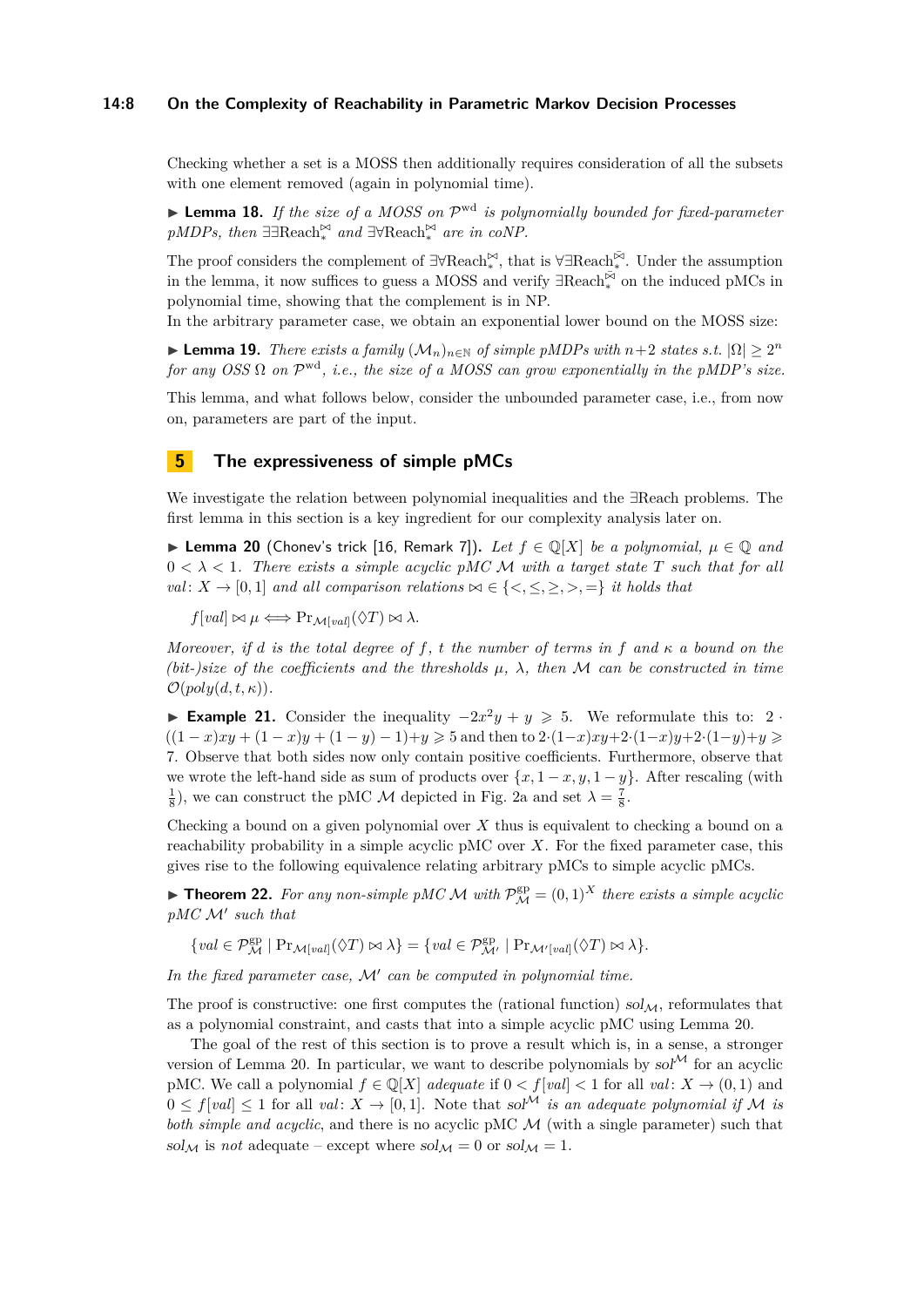<span id="page-8-1"></span>

**(a)** The reachability probability in M[*val*] is at least  $\frac{7}{8}$  iff  $(-2x^2y + y)[val] \ge 5$ .



<span id="page-8-2"></span>**(b)** The reachability probability from source to target equals  $f = 2x \cdot (1 - x) + \frac{1}{4}$ .

**Figure 2** Examples for the strong connection between polynomial (inequalities) and pMCs. Transitions to the sink are not depicted for conciseness.

<span id="page-8-4"></span>**► Theorem 23.** Let  $f \in \mathbb{Q}[x]$  be a (univariate) adequate polynomial. There exists a simple *acyclic pMC*  $\mathcal M$  *with a target state*  $T$  *such that*  $f = \text{sol}^{\mathcal M}$ .

Our construction of a pMC for some adequate polynomial is based on the following result:

► Lemma 24 (Handelman's theorem [\[30\]](#page-15-15)). Let  $\beta_1 \geq 0, \ldots, \beta_\ell \geq 0$  *be linear constraints that define a compact convex polyhedron*  $P \subseteq \mathbb{R}^n$  *with interior. If a polynomial*  $f \in \mathbb{R}[x_1, \ldots, x_n]$ *is strictly positive on P, then f may be written as*

$$
f = \sum_{i=1}^{k} \lambda_i h_i \tag{4}
$$

where  $h_i = \beta_1^{e_{i,1}} \cdot \ldots \cdot \beta_\ell^{e_{i,\ell}}$  for some natural exponents  $e_{i,j}$  and real coefficients  $\lambda_i > 0$ .

Form [\(4\)](#page-8-2) is called a *Handelman representation* of *f* w.r.t.  $\beta_1, \ldots, \beta_\ell$ . The next lemma states the existence of a specific Handelman representation which we can map to a pMC.

<span id="page-8-3"></span>► **Lemma 25.** Let  $f \in \mathbb{Q}[x]$  be an adequate polynomial. There exists an  $n \geq 0$  such that

$$
f = \sum_{k=0}^{n} p_k \cdot \binom{n}{k} \cdot x^{n-k} \cdot (1-x)^k \qquad \text{with } p_k \in [0,1] \text{ for all } 0 \le k \le n \tag{5}
$$

**Example 26.** Consider  $f = 2x \cdot (1-x) + \frac{1}{4}$  which is strictly positive on [0, 1] and already in a Handelman representation. Following the proof of Lem. [25,](#page-8-3) we find that

$$
f = \frac{1}{4} {0 \choose 3} x^3 + \frac{11}{12} {1 \choose 3} x^2 (1-x) + \frac{11}{12} {2 \choose 3} x (1-x)^2 + \frac{1}{4} {3 \choose 3} (1-x)^3
$$

The construction (described in the proof of Thm. [23\)](#page-8-4) yields the pMC depicted in Fig. [2b.](#page-8-1)

## **6 The complexity of reachability in pMCs**

We improve lower bounds for ∃Reach problems. The results depend on the comparison type:

**Nonstrict inequalities.** This paragraph is devoted to proving the following theorem:

<span id="page-8-0"></span>► **Theorem 27.**  $\exists$ Reach<sup>≤</sup>,  $\exists$ Reach<sup>≥</sup> *are all ETR-complete (even for acyclic pMCs)*.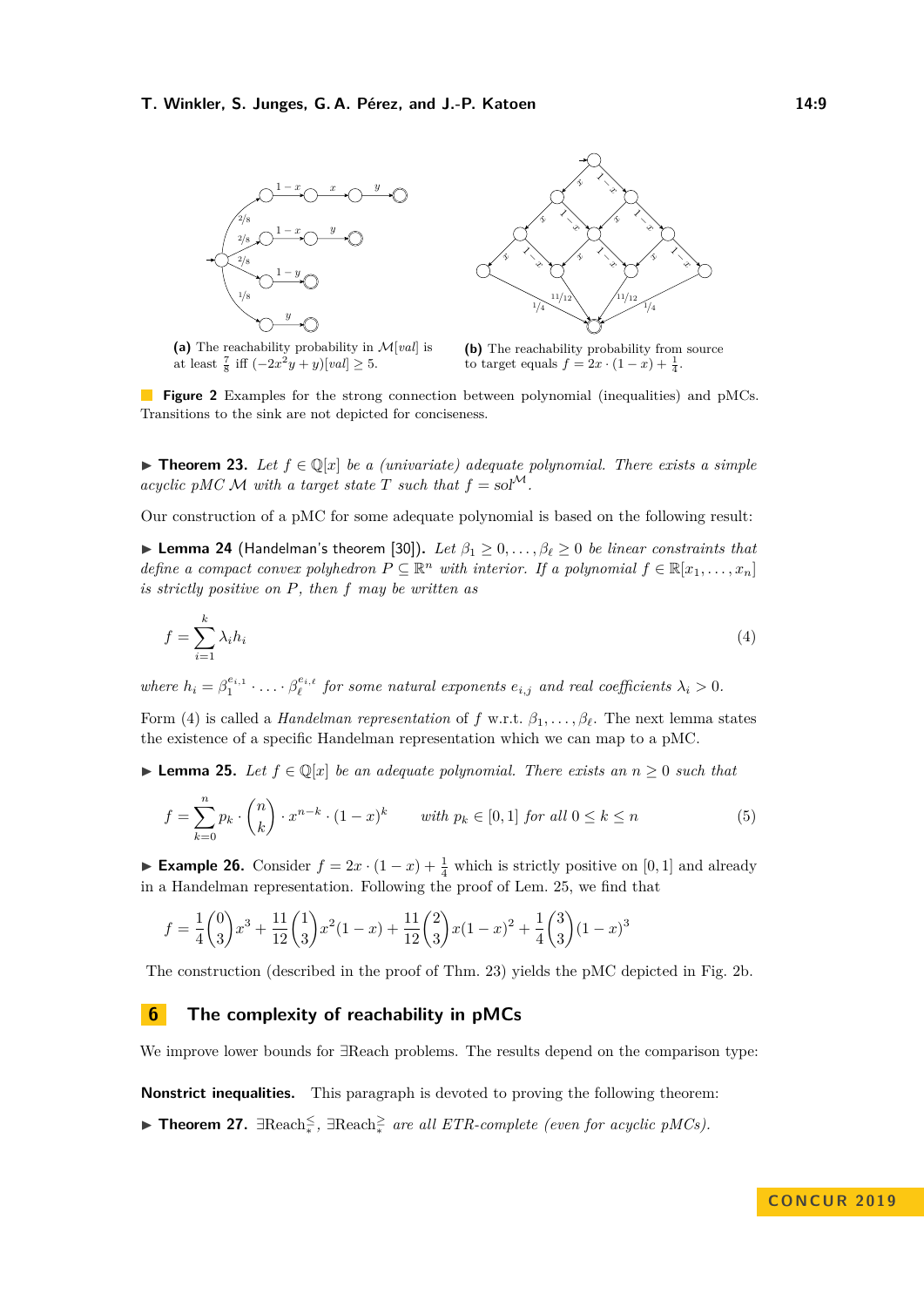## <span id="page-9-3"></span>**14:10 On the Complexity of Reachability in Parametric Markov Decision Processes**



**Figure 3** Gadget for the proof of Lemma [32.](#page-9-0)

I **Definition 28.** *The decision problem* modified-closed-bounded-4-feasibility *(mb4FEAS-c) asks: Given a (non-negative) quadric polynomial*  $f$ *,*  $\exists val: X \rightarrow [0,1]$  *<i>s.t.*  $f[val] \leq 0$ ? The modified-open-bounded-4-feasibility *(mb4FEAS-o) is analogously defined with val ranging over* (0*,* 1)*.*

This problem easily reduces to its  $\ge$ -variant by multiplying *f* with  $-1$ .

I **Lemma 29.** *The problems mb4FEAS-c and mb4FEAS-o are ETR-hard.*

Essentially, one reduces from the existence of common roots of quadratic polynomials lying in a unit ball, which is known to be ETR-complete [\[47,](#page-16-10) Lemma 3.9]. The reduction to  $mb4FEAS$  follows the reduction<sup>[2](#page-9-1)</sup> between unconstrained variants (i.e., variants in which the position of the root is not constrained) of the same decision problems [\[48,](#page-16-8) Lemma 3.2].

**In Remark 30.** Observe that there may be exactly one satisfying assignment to mb4FEAS-o/c, which may be irrational. In contrast, if there exists a satisfying assignment for  $f > 0$ , then there exist infinitely many satisfying (rational) assignments. To the best of our knowledge, the complexity of a variant of mb4FEAS-o/c with strict bounds is open. Therefore, we have no ETR-hardness for ∃Reach with strict bounds. In general, *conjunctions* of strict inequalities are also ETR-complete [\[48\]](#page-16-8). We exploit this in the proof of Thm. [37](#page-11-1) on page [12.](#page-11-1)

**Proof of Thm.** [27.](#page-8-0) The reduction from mb4FEAS-c to ∃Reach<sup>≤</sup><sub>wd</sub> is a straightforward ap-plication of Lemma [20](#page-7-0) with  $\mu = 0$  and  $\lambda = \frac{1}{2}$ . For  $\exists$ Reach<sub>gp</sub>, we reduce from the open variant and notice that as the construction in Lemma [20](#page-7-0) preserves all satisfying instantiations  $val: X \rightarrow [0, 1]$  it, in particular, also preserves them on the graph-preserving parameter space. For  $\geq$ , we apply Lemma [20](#page-7-0) on  $-f$ .

The tight complexity class shows that the assumption of simplicity is not a real restriction. Furthermore, a similar construction can be used for (sufficiently large<sup>[3](#page-9-2)</sup>, linear) subsets of the parameter space. In particular, methods [\[18,](#page-14-12) [44\]](#page-15-11) targeted at a variant of ∃Reach considering a so-called  $\epsilon$ -preserving parameter space  $([\epsilon, 1-\epsilon]^k)$  target an ETR-complete problem.

**Strict inequalities.** In this paragraph, the main result is:

<span id="page-9-4"></span>I **Theorem 31.** ∃Reach*<sup>&</sup>gt; \* and* ∃Reach*<sup>&</sup>lt; \* are NP-hard.*

The gadget in Fig. [3](#page-9-3) ensures that for any graph non-preserving instantiation, the probability to reach the target is 0, while it does not affect reachability probabilities for graph-preserving instantiations. Together with semi-continuity of the solution function, we deduce that assuming graph-preservation is equivalent to not making this assumption:

<span id="page-9-0"></span>**► Lemma 32.** *There are polynomial-time Karp reductions among*  $\exists$ Reach $\frac{>}{qp}$  *and*  $\exists$ Reach $\frac{>}{w}$ *d*.

<span id="page-9-1"></span><sup>2</sup> Essentially the polynomial *f* in mb4FEAS is constructed by taking the sum-of-squares of the quadratic polynomials, and further operations are adequatly shifting the polynomial.

<span id="page-9-2"></span>The bounds should be at least  $\delta$  apart, where  $\delta$  requires at most single-exponentially many bits.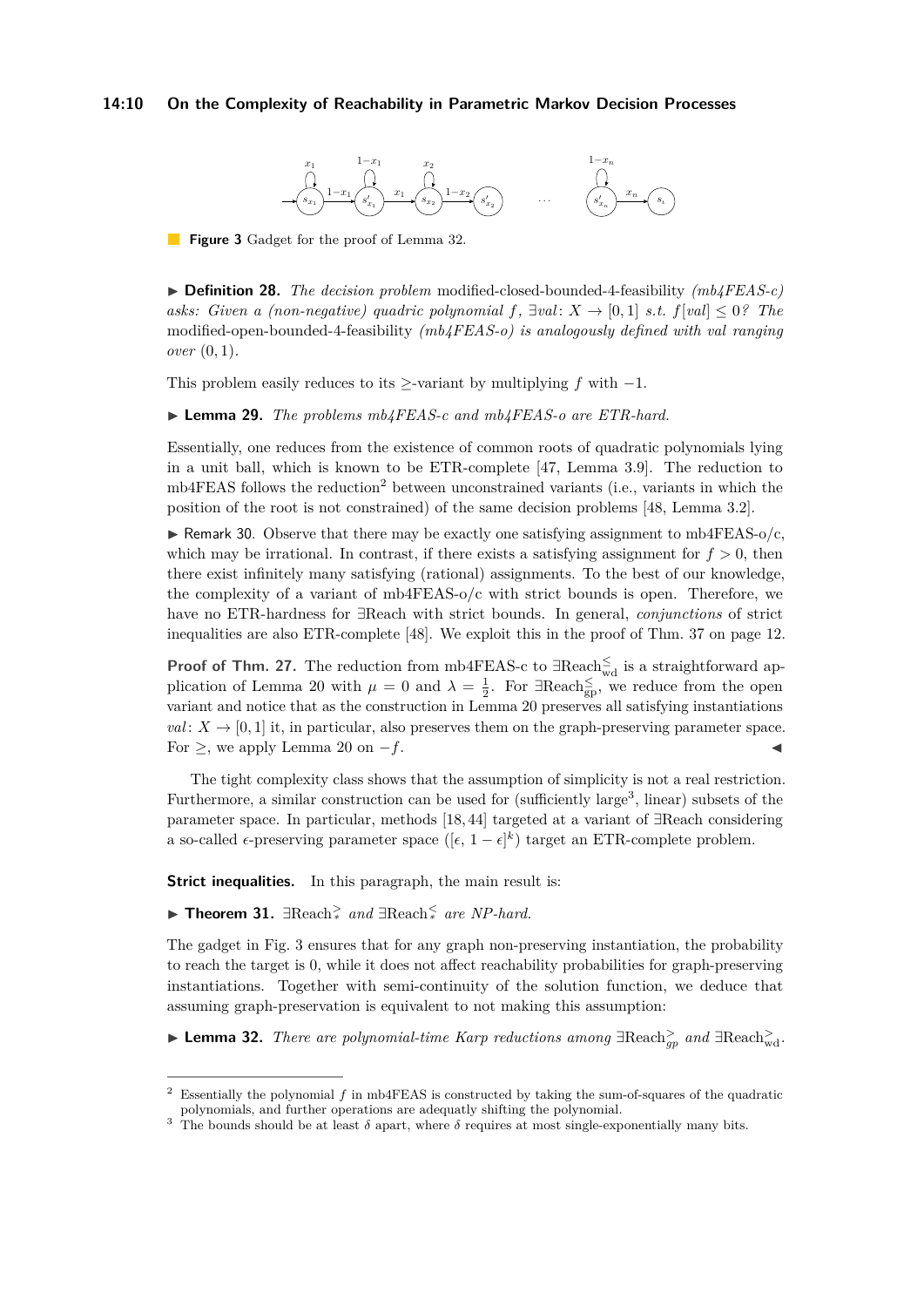<span id="page-10-2"></span>

**(a)** simple pMDP.

**(b)** intermediate step.

**(c)** simple bin.-dec.

**(d)** simple pMC.

**Figure 4** From simple pMDP to simple pMC.

We may thus turn our attention to well-defined parameter spaces: The decision problem

 $\exists \text{Reach}_{\text{wd}}^{\geq 1} \stackrel{\text{def}}{\iff} \exists val \in \mathcal{P}_{\mathcal{M}}^{\text{wd}}. \text{ } \text{Pr}_{\mathcal{M}[val]}(\Diamond T) \geq 1$ 

is NP-complete [\[16,](#page-14-9) Thm. 3]. A more refined analysis of the 3SAT-reduction yields:

<span id="page-10-0"></span>**► Theorem 33.**  $\exists$ Reach<sub>wd</sub> and  $\exists$ Reach<sub>wd</sub> are NP-hard.

**Proof of Thm. [31.](#page-9-4)** Lem. [32,](#page-9-0) Thm. [33,](#page-10-0) and Lem. [9](#page-5-0) together imply Thm. 31.

This concludes our complexity analysis for pMCs.

## **7 The complexity of reachability in pMDPs**

## **7.1 Exists-exists reachability**

By definition, every pMC is a pMDP. Conversely, from any pMDP we can construct a pMC such that their ∃∃Reach $\stackrel{\bowtie}{\scriptscriptstyle{\text{wd}}}$  problems coincide. A similar construction relates pMCs to the existence of optimal randomised memoryless strategies in partially observable MDPs [\[37\]](#page-15-8).

<span id="page-10-1"></span>► Lemma 34. *There are polynomial-time Karp reductions among* ∃Reach $\{M_{wd}^{\bowtie} \}$  *and* ∃∃Reach $\{M_{wd}^{\bowtie} \}$ .

We outline the steps in Fig. [4](#page-10-2) and in the description below.

**Binary-decision pMDPs.** The first step of the translation consists in restricting the nondeterminism resolved by a scheduler to (at most) two options from every state. A binarydecision pMDP is a pMDP such that  $|Act(s)| \leq 2$  for all states  $s \in S$  and if  $|Act(s)| = 2$  then  $\forall a \in Act(s), \forall s' \in S, P(s, a, s') \in \{0, 1\}.$  Any pMDP can be transformed (in polynomial time) into a binary-decision pMDP by introducing auxiliary states and simulating *k*-ary non-deterministic choice using a binary-tree-like scheme in which all non-Dirac transitions are pushed to the leaves (see, e.g., [\[37,](#page-15-8) [44,](#page-15-11) [49\]](#page-16-11)). Such a construction preserves simplicity.

**From non-determinism to parameters.** For a given binary-decision pMDP  $M$ , we may replace all non-determinism by parameters, inspired by [\[28,](#page-15-3) [37\]](#page-15-8). We introduce fresh variables  $X_S = \{x_s \mid s \in S\}$ . In *M*, for any state *s* with  $Act(s) = \{a, a'\}$  we replace

the unique transition  $P(s, a, s') = 1$  by  $P(s, a, s') = x_s$ 

the unique transition  $P(s, a', s') = 1$  by  $P(s, a', s') = 1 - x_s$ .

The outcome is a simple pMC  $\mathcal{M}'$ . To translate instantiations into schedulers, and vice versa, it is helpful to consider randomised schedulers. Observe that, by Rem. [5,](#page-3-1) instantiations which translate into such schedulers are always dominated by deterministic ones. Using the previously described construction, we obtain the following.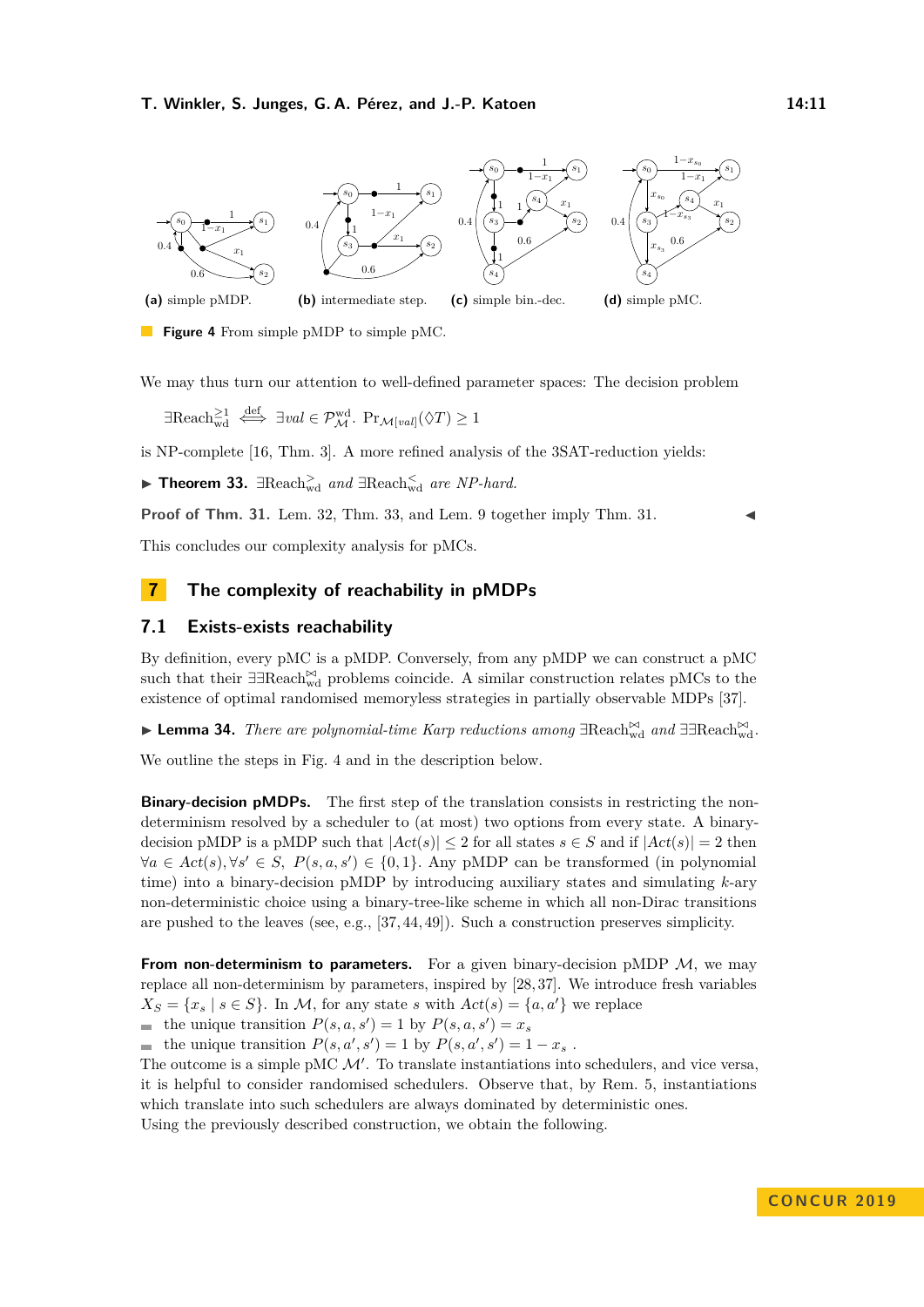#### <span id="page-11-2"></span>**14:12 On the Complexity of Reachability in Parametric Markov Decision Processes**



**Figure 5** Construction for the proof of Thm. [37.](#page-11-1)

► **Lemma 35.** *For all simple pMDPs M one can construct in polynomial time a (linearly larger)* simple pMC  $\mathcal{M}'$  s.t.

$$
\left(\exists val \in \mathcal{P}_{\mathcal{M}}^{\text{wd}}, \exists \sigma \in \Sigma. \; \Pr_{\mathcal{M}[val]}^{\sigma}(\Diamond T) \bowtie \frac{1}{2}\right) \iff \left(\exists val \in \mathcal{P}_{\mathcal{M}'}^{\text{wd}}. \; \Pr_{\mathcal{M'}[val]}(\Diamond T) \bowtie \frac{1}{2}\right).
$$

<span id="page-11-0"></span>**Example 15.** *There are polynomial-time Karp reductions among*  $\exists \text{Reach}_{gp}^>$  *and*  $\exists \text{Reach}_{wd}^>$ .

**Proof.** Minor adaptions in the proofs of Lemma [34](#page-10-1) and Lemma [32.](#page-9-0)

## **7.2 Exists-forall reachability**

Contrary to pMCs, we obtain ETR-completeness in pMDPs for any comparison relation:

<span id="page-11-1"></span>► **Theorem 37.** ∃∀Reach<sup> $\Join$ </sup> are all ETR-complete (even for acyclic pMDPs with a single *non-deterministic state).*

For the strict relations, we use a different problem to reduce from.

I **Definition 38.** *The decision problem* bounded-conjunction-of-inequalities *(bcon4INEQ-c) asks: Given a family of quadric polynomials*  $f_1, \ldots, f_m$ ,  $\exists val : X \rightarrow [0, 1]$  *s.t.*  $\bigwedge_{i=1}^m f_i[val] < 0$ ? *The open variant (bcon4INEQ-o) can be defined analogously.*

By a reduction from mb4FEAS (adapted from [\[48,](#page-16-8) Thm 4.1]):

▶ **Lemma 39.** *The bcon4INEQ-o/c problems are ETR-hard.* 

**Proof sketch of Thm. [37.](#page-11-1)** ETR-hardness for non-strict inequalities follows from Thm. [27.](#page-8-0) For strict inequalities, we reduce from bcon4INEQ-o/c: Generalise the construction from Thm. [27:](#page-8-0) Build a pMDP as in Fig. [5](#page-11-2) with pMCs  $\mathcal{M}(f_i)_{\lambda=1/2,\mu=0}$  created by Lemma [20.](#page-7-0)

## **Relation to stochastic games**

We argue that pMDPs are – in a sense – a generalisation of *Concurrent Stochastic Reachability Games* (CSRG), a model which has been extensively studied [\[11,](#page-14-19) [12,](#page-14-7) [20,](#page-14-8) [31,](#page-15-16) [52\]](#page-16-7).

**Playing a stochastic game.** A CSRG is a two-player game G played on a finite set S of states. The objective of player I is to reach a target states  $T \subseteq S$  while player II has to avoid ever reaching a state in *T*. A play of  $\mathcal G$  begins in an initial state  $s_i$  and proceeds as follows: In state *s*, both players I and II *concurrently* select an action  $a \in A_s$  (resp.  $b \in B_s$ ), the finite set of actions available to player I (resp. II) in state *s*. The game then picks a successor state *s'* according to a fixed probability distribution  $P(\cdot|s, a, b)$  over *S*, and the play continues in  $s'$ . The transition from  $s$  to  $s'$  is called a *round* of  $\mathcal{G}$ . Player I wins  $\mathcal{G}$  once a state in *T* is reached. Otherwise, if a target is never reached, then II wins.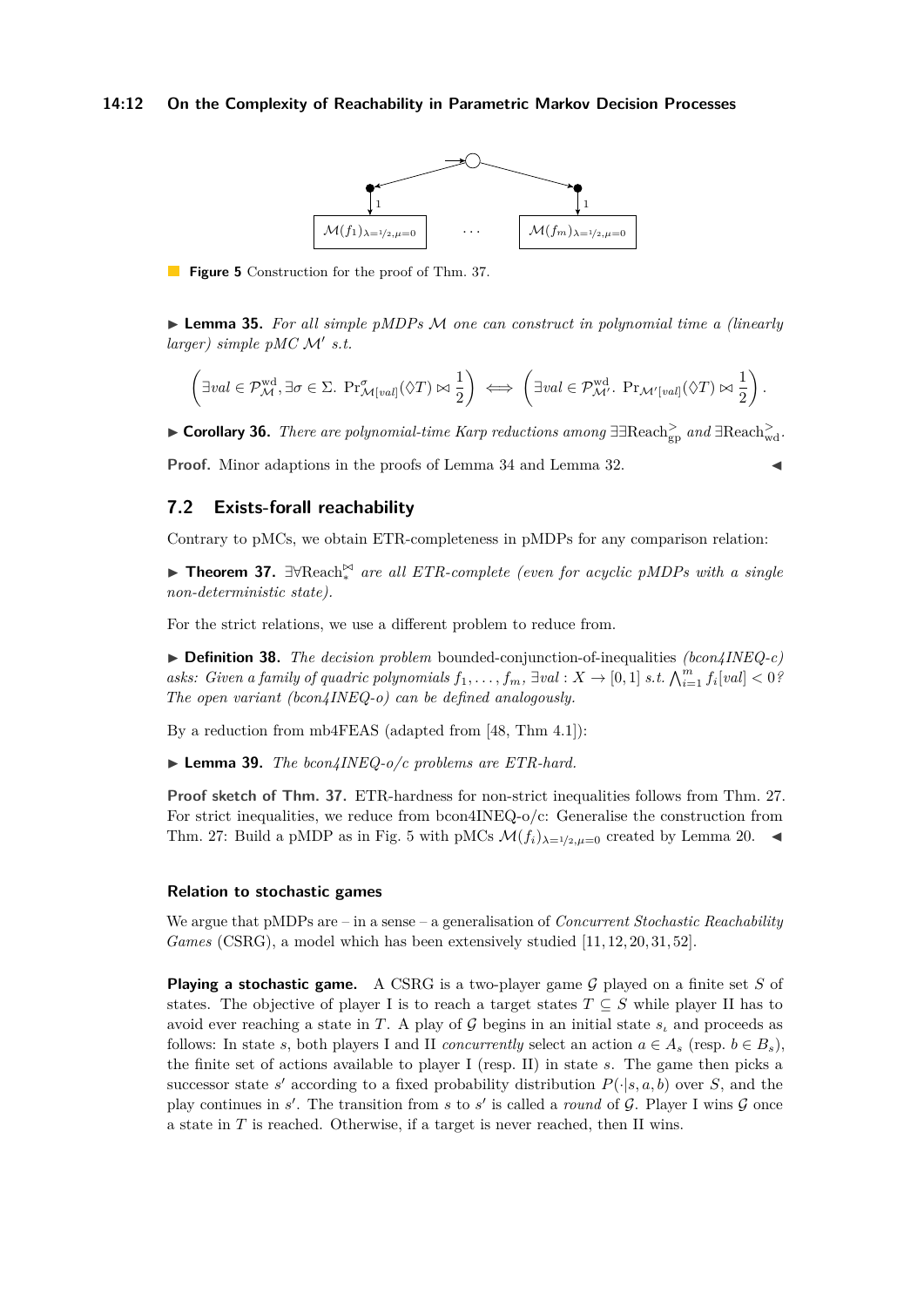A *strategy σ* of a player is, in essence, a scheduler. However, strategies in a CSRG map state-action sequences  $s_0(a_0, b_0) \ldots s_{k-1}(a_{k-1}, b_{k-1}) s_k$  to a probability distribution over the actions  $A_{s_k}$  (resp.  $B_{s_k}$ ) available in the current state  $s_k$ . We call  $\sigma$  a *stationary* strategy if it does not depend on the history but only on the current state, i.e. it is a randomised memoryless scheduler. Let  $\Sigma^i$  denote the set of stationary strategies for player  $i \in \{\text{I}, \text{II}\}.$ 

**Instantiations and MDPs.** The *instantiation*  $\mathcal{G}^{\sigma}$  of  $\mathcal{G}$  with a stationary strategy for player I is the structure obtained by forcing player I to follow  $\sigma$ . Notice that  $\mathcal{G}^{\sigma}$  is a finite MDP  $M$ . Its transition probability function  $P_M$  is obtained by letting

$$
P_{\mathcal{M}}(s,b,s') = \sum_{a \in A_s} \sigma(a|s) P(s'|s,a,b)
$$
\n
$$
(6)
$$

for all  $s, s' \in S$  and actions  $b \in B_s$  of player II. (Instantiations are defined completely symmetrically for strategies of player II.) Conversely, every MDP may be viewed as a CSRG where  $|A_s| = 1$  (or  $|B_s| = 1$ ) for all  $s \in S$ , i.e. one of the players does never have any choice.

**Value of a CSRG.** Let  $\Pr_{\mathcal{G}}^{\sigma,\tau}(\Diamond T)$  be the probability that *T* is reached if player I plays according to  $\sigma$  and player II according to  $\tau$ . The *value* of  $\mathcal G$  is defined as  $V(\mathcal G) \coloneqq \sup_{\sigma} \inf_{\tau} \Pr_{\mathcal G}^{\sigma,\tau}(\Diamond T)$ where the sup and inf range over all strategies of both players respectively. Intuitively, it is the maximal winning probability of player I that can be guaranteed against all strategies of player II. The existence of stationary optimal strategies for player II [\[32,](#page-15-17) [41\]](#page-15-18) allows us to encode a CSRG in a pMDP by replacing the universal player II with parameters:

 $\triangleright$  **Theorem 40.** For any given CSRG G, there exists a simple pMDP M such that

$$
V(\mathcal{G}) = \min_{\tau \in \Sigma^{\mathrm{II}}} \max_{\sigma \in \Sigma^{\mathrm{I}}} \mathrm{Pr}^{\sigma, \tau}_{\mathcal{G}}(\Diamond T) = \min_{\mathit{val} \in \mathcal{P}^{\mathrm{wd}}} \max_{\sigma \in \Sigma} \mathrm{Pr}^{\sigma}_{\mathcal{M}[val]}(\Diamond T)
$$

*and* M *can be computed in polynomial time (in the size of* G*).*

As a direct consequence, we obtain CSRG-hardness.

► **Corollary 41.** Determining whether  $V(G) \leq \lambda$ , for  $\lambda \in \mathbb{Q}$ , reduces to  $\exists \forall \text{Reach}_{wd}^{\leq}$ .

It follows from [\[11,](#page-14-19) Thms. 6 and 12] that optimal rational instantiations may be complex.

I **Theorem 42.** *There are pMDPs for which rational optimal and ε-optimal parameter values minimising the value*  $\max_{\sigma \in \Sigma} \Pr_{\mathcal{M}[val]}^{\sigma}(\Diamond T)$  *require exponentially-many bits to be written as a binary-encoded integer-pair.*

## **8 Robust reachability**

In this section, we briefly consider pMDPs in which we focus on obtaining (robust) schedulers rather than (robust) parameter values: We swap the quantification order from the  $Q_1Q_2$ Reach problem. Intuitively, we ask whether some scheduler gives guarantees on the maximal or minimal probability of all instantiations of the pMDP eventually reaching *T*. Formally, for each  $\mathcal{Q}_1, \mathcal{Q}_2 \in \{\exists, \forall\}$  and  $\bowtie \in \{\leq, <, >, \geq\}$ , let

$$
Q_1 Q_2 \text{RobReach}_{\text{wd}}^{\bowtie} \stackrel{\text{def}}{\iff} Q_1 \sigma \in \Sigma, Q_2 \text{val} \in \mathcal{P}^{\text{wd}}. \text{Pr}_{\mathcal{M}[val]}^{\sigma}(\Diamond T) \bowtie \frac{1}{2}.
$$

We adopt the same conventions as for the  $Q_1Q_2$ Reach problem when considering graphpreserving instantiations. Variants which use the same quantifier twice, or consider pMCs yield the same results as for Reach<sup> $\bowtie$ </sup>, and are therefore omitted.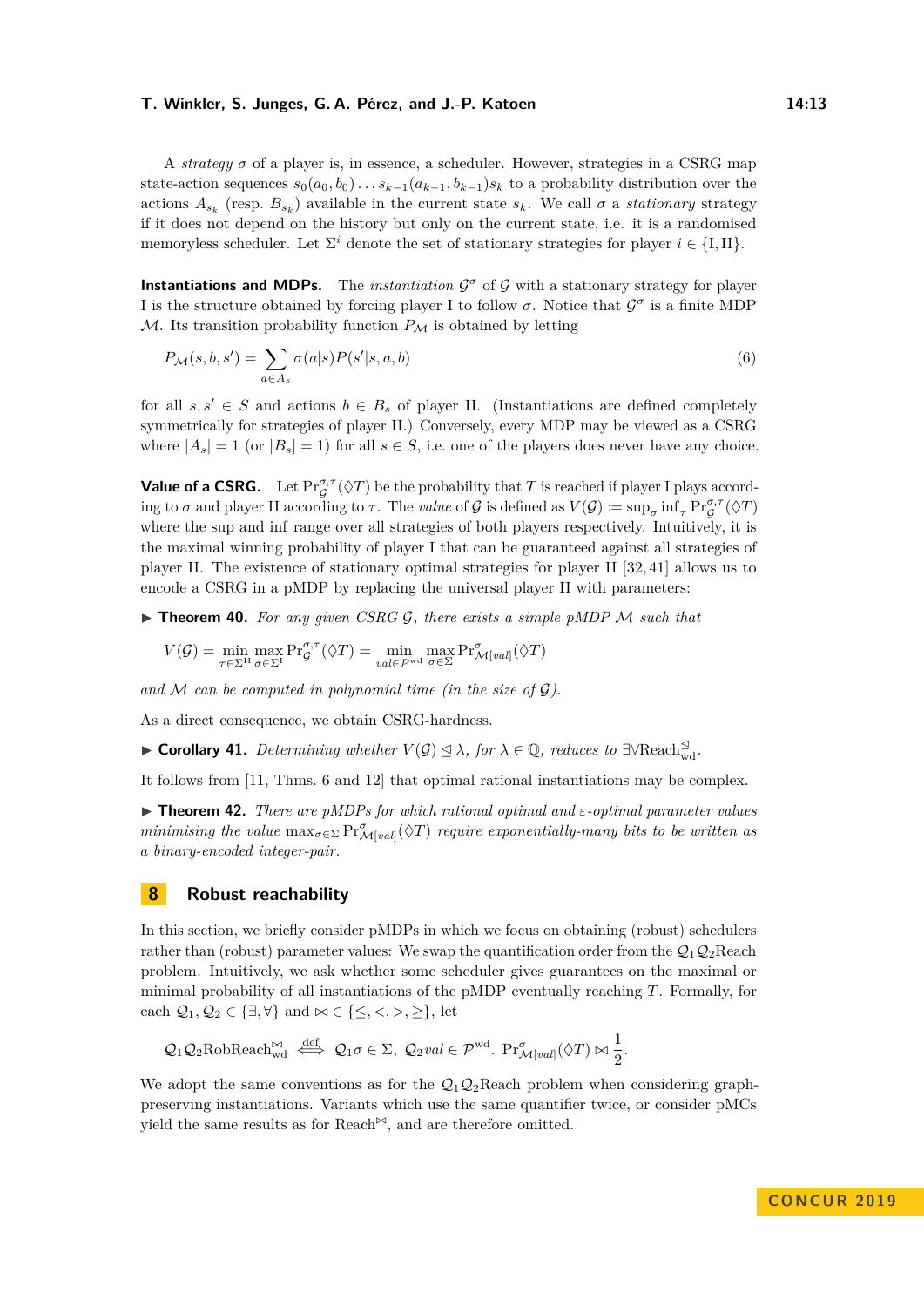## **14:14 On the Complexity of Reachability in Parametric Markov Decision Processes**

Robust strategies have been widely studied in the field of operations research (see, e.g., [\[40,](#page-15-19) [57\]](#page-16-12)) and are the main focus of *reinforcement learning* [\[55\]](#page-16-13). It is known that the robust-reachability problem as defined above is not the most general question one can ask. Indeed, we restrict our attention to *memoryless schedulers* while, in general, optimal robust schedulers require memory and randomisation [\[1\]](#page-13-3).

Our interest in the robust-reachability problem is twofold. First, it naturally corresponds to the quantifier-swapped version of the reachability problem. Second, memoryless schedulers are desirable in practice for their comprehensibility and ease of implementation.

<span id="page-13-4"></span>I **Theorem 43.** *In the fixed parameter case,* ∃∀RobReach*<sup>&</sup>lt;/<sup>&</sup>gt;* <sup>∗</sup> *are NP-complete. NP-hardness holds even for acyclic pMDPs with a single parameter.*

**Proof sketch.** Membership in NP is analogous to Lem. [13.](#page-5-1) NP-hardness is based on a reduction from 3-SAT, with a construction similar to Fig.  $5$ .

► **Proposition 44.** *The decision problems*  $\exists \forall \text{RobReach}_*^{\Join}$  *are NP-hard and coNP-hard, and in PSPACE. For non-strict inequalities, the problems are coETR-hard.*

**Proof.** NP-hardness follows from Thm. [43,](#page-13-4) coNP/coETR-hardness follows from Thm. [31,](#page-9-4) Thm. [33,](#page-10-0) and Thm. [27,](#page-8-0) respectively. Iterating over all (finitely many) schedulers, check each scheduler in ETR or in coETR (and thus in PSPACE).

Consequently, it is unlikely that either of the problems are in ETR or coETR, as then ETR and coETR would coincide (which is not impossible, but unlikely [\[48\]](#page-16-8)).

## **9 Conclusions**

We have studied the complexity of various reachability problems for *simple* pMCs and pMDPs. All the problems we have considered are easily seen to be solvable in PSPACE via reductions to the existential theory of the reals. We have complemented this observation with lower bounds, i.e. ETR hardness for several versions of the problem both for (tree-like) pMCs and pMDPs. These lower bounds naturally extend to general pMCs and pMDPs, and to expected reward measures.

We have given an NP decision procedure for pMDPs with a fixed number of parameters. The exact complexity of pMDP reachability problems with this restriction remains open, and our upper bounds do not straightforwardly generalise beyond simple pMDPs (see Rem. [3\)](#page-2-0).

Finally, we have established a tight connection between polynomials and pMCs (even beyond [\[16\]](#page-14-9)). However, our results do not allow us to conclude whether there always are "small" pMCs for every polynomial. Such a result would provide more evidence of ETR being the right framework to solve problems for our parametric models.

#### **References**

- <span id="page-13-3"></span>**1** Sebastian Arming, Ezio Bartocci, and Ana Sokolova. SEA-PARAM: exploring schedulers in parametric MDPs. In *QAPL@ETAPS*, volume 250 of *EPTCS*, pages 25–38, 2017.
- <span id="page-13-1"></span>**2** Christel Baier and Joost-Pieter Katoen. *Principles of model checking*. MIT Press, 2008.
- <span id="page-13-0"></span>**3** Ezio Bartocci, Radu Grosu, Panagiotis Katsaros, C. R. Ramakrishnan, and Scott A. Smolka. Model Repair for Probabilistic Systems. In *TACAS*, volume 6605 of *LNCS*, pages 326–340. Springer, 2011.
- <span id="page-13-2"></span>**4** Saugata Basu, Richard Pollack, and Marie-Françoise Roy. Existential theory of the reals. *Algorithms in Real Algebraic Geometry*, pages 505–532, 2006.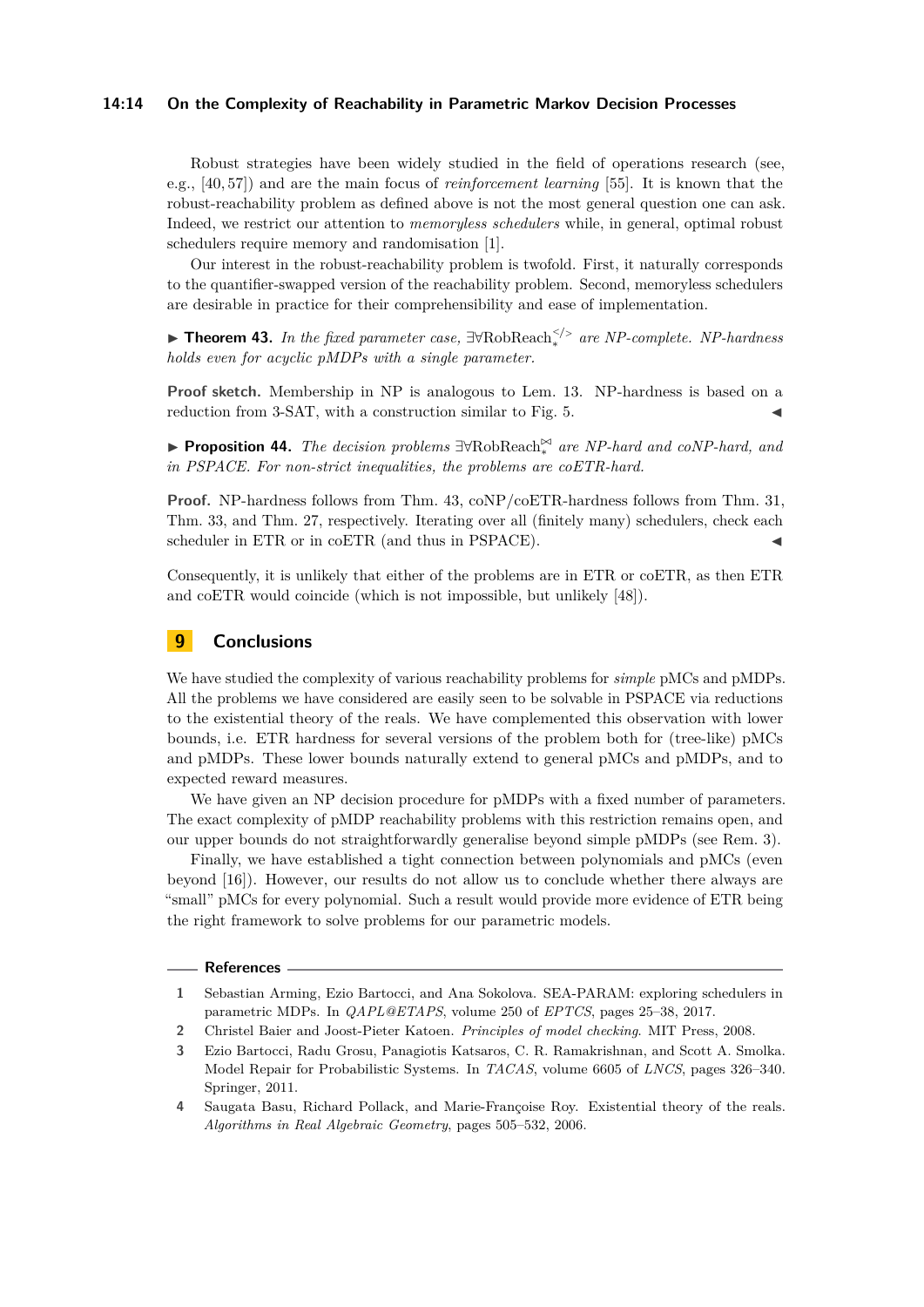- <span id="page-14-3"></span>**5** Daniel S. Bernstein, Robert Givan, Neil Immerman, and Shlomo Zilberstein. The Complexity of Decentralized Control of Markov Decision Processes. *Math. Oper. Res.*, 27(4):819–840, 2002.
- <span id="page-14-17"></span>**6** Luca Bortolussi and Simone Silvetti. Bayesian Statistical Parameter Synthesis for Linear Temporal Properties of Stochastic Models. In *TACAS (2)*, volume 10806 of *LNCS*, pages 396–413. Springer, 2018.
- <span id="page-14-18"></span>**7** John F. Canny. Some Algebraic and Geometric Computations in PSPACE. In *STOC*, pages 460–467. ACM, 1988.
- <span id="page-14-14"></span>**8** Milan Ceska, Frits Dannenberg, Nicola Paoletti, Marta Kwiatkowska, and Lubos Brim. Precise parameter synthesis for stochastic biochemical systems. *Acta Inf.*, 54(6):589–623, 2017.
- <span id="page-14-15"></span>**9** Krishnendu Chatterjee. Robustness of Structurally Equivalent Concurrent Parity Games. In *FOSSACS*, volume 7213 of *LNCS*, pages 270–285. Springer, 2012.
- <span id="page-14-6"></span>**10** Krishnendu Chatterjee, Martin Chmelik, and Jessica Davies. A Symbolic SAT-Based Algorithm for Almost-Sure Reachability with Small Strategies in POMDPs. In *AAAI*, pages 3225–3232. AAAI Press, 2016.
- <span id="page-14-19"></span>**11** Krishnendu Chatterjee, Kristoffer Arnsfelt Hansen, and Rasmus Ibsen-Jensen. Strategy Complexity of Concurrent Safety Games. In *MFCS*, volume 83 of *LIPIcs*, pages 55:1–55:13. Schloss Dagstuhl - Leibniz-Zentrum fuer Informatik, 2017.
- <span id="page-14-7"></span>**12** Krishnendu Chatterjee and Thomas A. Henzinger. A survey of stochastic omega-regular games. *J. Comput. Syst. Sci.*, 78(2):394–413, 2012.
- <span id="page-14-16"></span>**13** Taolue Chen, Yuan Feng, David S. Rosenblum, and Guoxin Su. Perturbation Analysis in Verification of Discrete-Time Markov Chains. In *CONCUR*, volume 8704 of *LNCS*, pages 218–233. Springer, 2014.
- <span id="page-14-11"></span>**14** Taolue Chen, Ernst Moritz Hahn, Tingting Han, Marta Z. Kwiatkowska, Hongyang Qu, and Lijun Zhang. Model Repair for Markov Decision Processes. In *TASE*, pages 85–92. IEEE Computer Society, 2013.
- <span id="page-14-0"></span>**15** Taolue Chen, Tingting Han, and Marta Z. Kwiatkowska. On the complexity of model checking interval-valued discrete time Markov chains. *Inf. Process. Lett.*, 113(7):210–216, 2013.
- <span id="page-14-9"></span>**16** Ventsislav Chonev. Reachability in Augmented Interval Markov Chains. *CoRR*, abs/1701.02996, 2017. [arXiv:1701.02996](http://arxiv.org/abs/1701.02996).
- <span id="page-14-13"></span>**17** Anne Condon. *Computational models of games*. ACM distinguished dissertations. MIT Press, 1989.
- <span id="page-14-12"></span>**18** Murat Cubuktepe, Nils Jansen, Sebastian Junges, Joost-Pieter Katoen, and Ufuk Topcu. Synthesis in pMDPs: A Tale of 1001 Parameters. In *ATVA*, volume 11138 of *LNCS*, pages 160–176. Springer, 2018.
- <span id="page-14-1"></span>**19** Conrado Daws. Symbolic and Parametric Model Checking of Discrete-Time Markov Chains. In *ICTAC*, volume 3407 of *LNCS*, pages 280–294. Springer, 2004.
- <span id="page-14-8"></span>**20** Luca de Alfaro, Thomas A. Henzinger, and Orna Kupferman. Concurrent reachability games. *Theor. Comput. Sci.*, 386(3):188–217, 2007.
- <span id="page-14-5"></span>**21** Christian Dehnert, Sebastian Junges, Nils Jansen, Florian Corzilius, Matthias Volk, Harold Bruintjes, Joost-Pieter Katoen, and Erika Ábrahám. PROPhESY: A PRObabilistic ParamEter SYnthesis Tool. In *CAV (1)*, volume 9206 of *LNCS*, pages 214–231. Springer, 2015.
- <span id="page-14-4"></span>**22** Christian Dehnert, Sebastian Junges, Joost-Pieter Katoen, and Matthias Volk. A Storm is Coming: A Modern Probabilistic Model Checker. In *CAV (2)*, volume 10427 of *LNCS*, pages 592–600. Springer, 2017.
- <span id="page-14-2"></span>**23** Karina Valdivia Delgado, Scott Sanner, and Leliane Nunes de Barros. Efficient solutions to factored MDPs with imprecise transition probabilities. *Artif. Intell.*, 175(9-10):1498–1527, 2011.
- **24** Antonio Filieri, Giordano Tamburrelli, and Carlo Ghezzi. Supporting Self-Adaptation via Quantitative Verification and Sensitivity Analysis at Run Time. *IEEE Trans. Software Eng.*, 42(1):75–99, 2016.
- <span id="page-14-10"></span>**25** Paul Gainer, Ernst Moritz Hahn, and Sven Schewe. Accelerated Model Checking of Parametric Markov Chains. In *ATVA*, volume 11138 of *LNCS*, pages 300–316. Springer, 2018.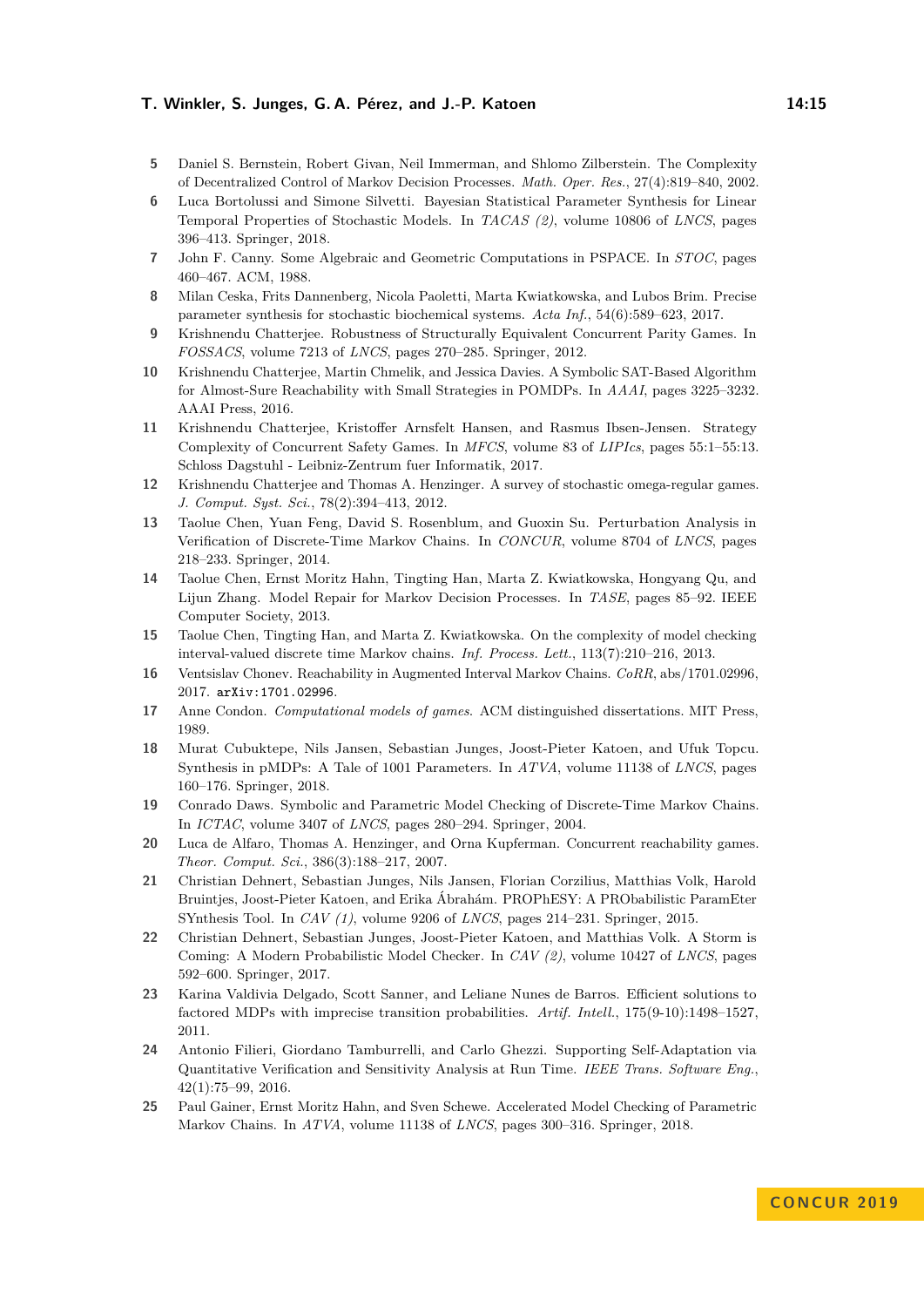## **14:16 On the Complexity of Reachability in Parametric Markov Decision Processes**

- <span id="page-15-5"></span>**26** Sergio Giro, Pedro R. D'Argenio, and Luis María Ferrer Fioriti. Distributed probabilistic input/output automata: Expressiveness, (un)decidability and algorithms. *Theor. Comput. Sci.*, 538:84–102, 2014.
- <span id="page-15-1"></span>**27** Robert Givan, Sonia Leach, and Thomas Dean. Bounded-parameter Markov decision processes. *Artif. Intell.*, 122(1-2):71–109, 2000.
- <span id="page-15-3"></span>**28** Ernst Moritz Hahn, Tingting Han, and Lijun Zhang. Synthesis for PCTL in Parametric Markov Decision Processes. In *NASA Formal Methods*, volume 6617 of *LNCS*, pages 146–161. Springer, 2011.
- <span id="page-15-7"></span>**29** Ernst Moritz Hahn, Holger Hermanns, and Lijun Zhang. Probabilistic reachability for parametric Markov models. *STTT*, 13(1):3–19, 2010.
- <span id="page-15-15"></span>**30** David Handelman. Representing polynomials by positive linear functions on compact convex polyhedra. *Pacific Journal of Mathematics*, 132(1):35–62, 1988.
- <span id="page-15-16"></span>**31** Kristoffer Arnsfelt Hansen, Michal Koucký, and Peter Bro Miltersen. Winning Concurrent Reachability Games Requires Doubly-Exponential Patience. In *LICS*, pages 332–341. IEEE Computer Society, 2009.
- <span id="page-15-17"></span>**32** CJ Himmelberg, Thiruvenkatachari Parthasarathy, TES Raghavan, and FS Van Vleck. Existence of p-equilibrium and optimal stationary strategies in stochastic games. *Proceedings of the American Mathematical Society*, 60(1):245–251, 1976.
- <span id="page-15-9"></span>**33** Lisa Hutschenreiter, Christel Baier, and Joachim Klein. Parametric Markov Chains: PCTL Complexity and Fraction-free Gaussian Elimination. In *GandALF*, volume 256 of *EPTCS*, pages 16–30, 2017.
- <span id="page-15-10"></span>**34** Nils Jansen, Florian Corzilius, Matthias Volk, Ralf Wimmer, Erika Ábrahám, Joost-Pieter Katoen, and Bernd Becker. Accelerating Parametric Probabilistic Verification. In *QEST*, volume 8657 of *LNCS*, pages 404–420. Springer, 2014.
- <span id="page-15-0"></span>**35** Bengt Jonsson and Kim Guldstrand Larsen. Specification and Refinement of Probabilistic Processes. In *LICS*, pages 266–277. IEEE Computer Society, 1991.
- <span id="page-15-12"></span>**36** Sebastian Junges, Erika Abraham, Christian Hensel, Nils Jansen, Joost-Pieter Katoen, Tim Quatmann, and Matthias Volk. Parameter Synthesis for Markov Models. *CoRR*, abs/1903.07993, 2019. [arXiv:1903.07993](http://arxiv.org/abs/1903.07993).
- <span id="page-15-8"></span>**37** Sebastian Junges, Nils Jansen, Ralf Wimmer, Tim Quatmann, Leonore Winterer, Joost-Pieter Katoen, and Bernd Becker. Finite-State Controllers of POMDPs using Parameter Synthesis. In *UAI*, pages 519–529. AUAI Press, 2018.
- <span id="page-15-6"></span>**38** Marta Z. Kwiatkowska, Gethin Norman, and David Parker. PRISM 4.0: Verification of probabilistic real-time systems. In *CAV*, volume 6806 of *LNCS*, pages 585–591. Springer, 2011.
- <span id="page-15-4"></span>**39** Ruggero Lanotte, Andrea Maggiolo-Schettini, and Angelo Troina. Parametric probabilistic transition systems for system design and analysis. *Formal Asp. Comput.*, 19(1):93–109, 2007.
- <span id="page-15-19"></span>**40** Arnab Nilim and Laurent El Ghaoui. Robust Control of Markov Decision Processes with Uncertain Transition Matrices. *Operations Research*, 53(5):780–798, 2005.
- <span id="page-15-18"></span>**41** Thiruvenkatachari Parthasarathy. Discounted and positive stochastic games. *Bulletin of the American Mathematical Society*, 77(1):134–136, 1971.
- <span id="page-15-2"></span>**42** Alberto Puggelli, Wenchao Li, Alberto L. Sangiovanni-Vincentelli, and Sanjit A. Seshia. Polynomial-Time Verification of PCTL Properties of MDPs with Convex Uncertainties. In *CAV*, volume 8044 of *LNCS*, pages 527–542. Springer, 2013.
- <span id="page-15-13"></span>**43** Martin L. Puterman. *Markov Decision Processes*. Wiley, 1995.
- <span id="page-15-11"></span>**44** Tim Quatmann, Christian Dehnert, Nils Jansen, Sebastian Junges, and Joost-Pieter Katoen. Parameter Synthesis for Markov Models: Faster Than Ever. In *ATVA*, volume 9938 of *LNCS*, pages 50–67, 2016.
- <span id="page-15-14"></span>**45** James Renegar. On the Computational Complexity and Geometry of the First-Order Theory of the Reals, Part I: Introduction. Preliminaries. The Geometry of Semi-Algebraic Sets. The Decision Problem for the Existential Theory of the Reals. *J. Symb. Comput.*, 13(3):255–300, 1992.